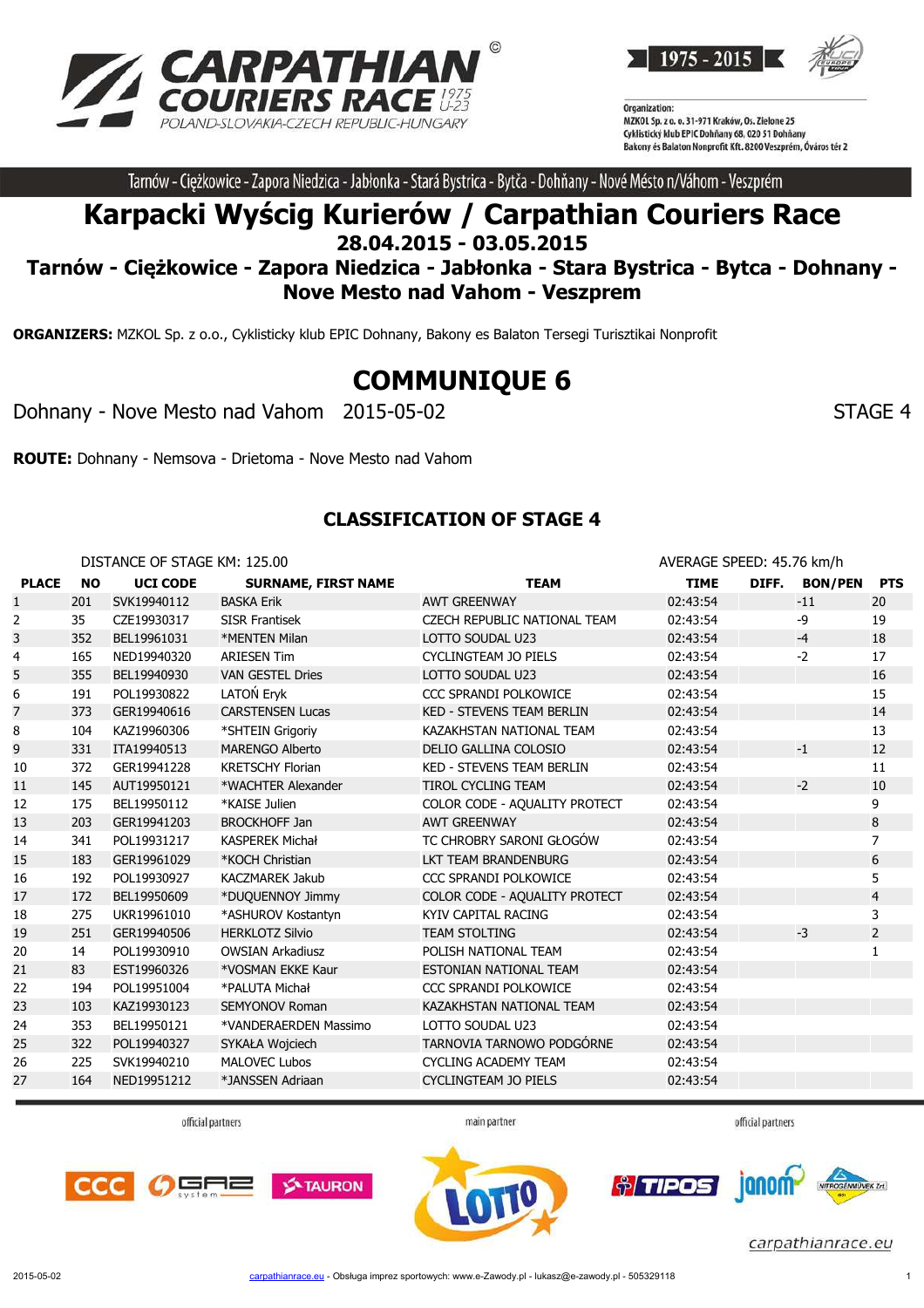



Organization:<br>MZKOL Sp. z o. o. 31-971 Kraków, Os. Zielone 25 Cyklistický klub EPIC Dohňany 68, 020 51 Dohňany<br>Cyklistický klub EPIC Dohňany 68, 020 51 Dohňany<br>Bakony és Balaton Nonprofit Kft. 8200 Veszprém, Óváros tér 2

|    |     |             |                            | Tarnow - Ciężkowice - Zapora Niedzica - Jabłonka - Stara Bystrica - Bytca - Dohnany - Nove Mesto n/Vahom - Veszprem |          |         |  |
|----|-----|-------------|----------------------------|---------------------------------------------------------------------------------------------------------------------|----------|---------|--|
| 28 | 234 | NOR19940424 | <b>REGE Even</b>           | TEAM FIXIT.NO                                                                                                       | 02:43:54 |         |  |
| 29 | 364 | POL19940421 | KIETLIŃSKI Wojciech        | POGOŃ MOSTOSTAL PUŁAWY                                                                                              | 02:43:54 |         |  |
| 30 | 381 | POL19930108 | FRANCZAK Wojciech          | TKK PACIFIC TORUŃ                                                                                                   | 02:43:54 |         |  |
| 31 | 222 | ISR19930722 | <b>EINHORN Ben</b>         | <b>CYCLING ACADEMY TEAM</b>                                                                                         | 02:43:54 |         |  |
| 32 | 15  | POL19950406 | *SZELĄG Gracjan            | POLISH NATIONAL TEAM                                                                                                | 02:43:54 |         |  |
| 33 | 182 | GER19940919 | <b>SOBALLA Carl</b>        | LKT TEAM BRANDENBURG                                                                                                | 02:43:54 |         |  |
| 34 | 312 | CZE19941117 | <b>KUKRLE Michael</b>      | <b>FAVORIT BRNO</b>                                                                                                 | 02:43:54 |         |  |
| 35 | 204 | ESP19950412 | *CUADROS Alvaro            | <b>AWT GREENWAY</b>                                                                                                 | 02:43:54 |         |  |
| 36 | 311 | CZE19930209 | <b>HAMPL Petr</b>          | <b>FAVORIT BRNO</b>                                                                                                 | 02:43:54 |         |  |
| 37 | 354 | BEL19950924 | *VAN GOMPEL Mathias        | LOTTO SOUDAL U23                                                                                                    | 02:43:54 |         |  |
| 38 | 153 | HUN19950425 | *LENGYEL Zoltan            | UTENSILNORD                                                                                                         | 02:43:54 |         |  |
| 39 | 231 | NOR19940415 | <b>AUSTEVOLL Ole Andre</b> | TEAM FIXIT.NO                                                                                                       | 02:43:54 |         |  |
| 40 | 375 | GER19960212 | *SCHUBERTH Erik            | KED - STEVENS TEAM BERLIN                                                                                           | 02:43:54 |         |  |
| 41 | 223 | ISR19930827 | ZILBERSTIEN Ido            | <b>CYCLING ACADEMY TEAM</b>                                                                                         | 02:43:54 |         |  |
| 42 | 31  | CZE19940222 | DOLEZEL Radovan            | CZECH REPUBLIC NATIONAL TEAM                                                                                        | 02:43:54 |         |  |
| 43 | 162 | NED19940417 | <b>BAKKER Stephan</b>      | <b>CYCLINGTEAM JO PIELS</b>                                                                                         | 02:43:54 |         |  |
| 44 | 181 | GER19950523 | *BERGER Leon               | LKT TEAM BRANDENBURG                                                                                                | 02:43:54 |         |  |
| 45 | 73  | UKR19950302 | *KREMINSKYI Vladyslav      | UKRAINIAN NATIONAL TEAM                                                                                             | 02:43:54 |         |  |
| 46 | 12  | POL19950215 | *KONWA Piotr               | POLISH NATIONAL TEAM                                                                                                | 02:43:54 |         |  |
| 47 | 342 | POL19940608 | <b>JAROMIN Piotr</b>       | TC CHROBRY SARONI GŁOGÓW                                                                                            | 02:43:54 |         |  |
| 48 | 274 | UKR19931230 | <b>GREGUL Igor</b>         | KYIV CAPITAL RACING                                                                                                 | 02:43:54 |         |  |
| 49 | 34  | CZE19960924 | *CAMRDA Pavel              | CZECH REPUBLIC NATIONAL TEAM                                                                                        | 02:43:54 |         |  |
| 50 | 314 | CZE19930823 | <b>CHLUPAC Dominik</b>     | <b>FAVORIT BRNO</b>                                                                                                 | 02:43:54 |         |  |
| 51 | 13  | POL19940310 | <b>MICKIEWICZ Tomasz</b>   | POLISH NATIONAL TEAM                                                                                                | 02:43:54 |         |  |
| 52 | 383 | POL19961008 | *ZŁOTOWICZ Patryk          | TKK PACIFIC TORUŃ                                                                                                   | 02:43:54 |         |  |
| 53 | 101 | KAZ19930610 | <b>MAIDOS Tilegen</b>      | KAZAKHSTAN NATIONAL TEAM                                                                                            | 02:43:54 |         |  |
| 54 | 141 | AUT19950304 | *SCHIPFLINGER Florian      | TIROL CYCLING TEAM                                                                                                  | 02:43:54 |         |  |
| 55 | 313 | CZE19950713 | *SEKANINA Adam             | <b>FAVORIT BRNO</b>                                                                                                 | 02:43:54 |         |  |
| 56 | 374 | GER19950513 | *NIEDERLAG Luca            | KED - STEVENS TEAM BERLIN                                                                                           | 02:43:54 |         |  |
| 57 | 195 | POL19950217 | *BROŻYNA Piotr             | CCC SPRANDI POLKOWICE                                                                                               | 02:43:54 |         |  |
| 58 | 21  | SVK19960130 | *BELLAN Juraj              | SLOVAKIAN NATIONAL TEAM                                                                                             | 02:43:54 |         |  |
| 59 | 193 | POL19940715 | STOSZ Patryk               | CCC SPRANDI POLKOWICE                                                                                               | 02:43:54 |         |  |
| 60 | 134 | SVK19950911 | *MARTAG Tomas              | REGION POVAZIE                                                                                                      | 02:43:54 |         |  |
| 61 | 142 | AUT19961002 | *BRKIC Benjamin            | TIROL CYCLING TEAM                                                                                                  | 02:43:54 |         |  |
| 62 | 272 | UKR19950926 | *SHUMILOV Yurii            | KYIV CAPITAL RACING                                                                                                 | 02:43:54 |         |  |
| 63 | 111 | SRB19940506 | STEFANOVIC Stefan          | SERBIAN NATIONAL TEAM                                                                                               | 02:43:54 |         |  |
| 64 | 335 | ITA19950529 | *PASTORINO MATTIA Giovanni | DELIO GALLINA COLOSIO                                                                                               | 02:43:54 |         |  |
| 65 | 345 | POL19940824 | <b>GRABIS Mateusz</b>      | TC CHROBRY SARONI GŁOGÓW                                                                                            | 02:43:54 |         |  |
| 66 | 255 | GER19950321 | *BACKOFEN Moritz           | <b>TEAM STOLTING</b>                                                                                                | 02:43:54 |         |  |
| 67 | 361 | POL19950715 | *KAZIMIERCZAK Mateusz      | POGOŃ MOSTOSTAL PUŁAWY                                                                                              | 02:43:54 |         |  |
| 68 | 102 | KAZ19961228 | *NATAROV Yuriy             | KAZAKHSTAN NATIONAL TEAM                                                                                            | 02:43:54 |         |  |
| 69 | 221 | POL19950402 | *TALAGA Patryk             | <b>CYCLING ACADEMY TEAM</b>                                                                                         | 02:43:54 |         |  |
| 70 | 173 | BEL19950717 | *MERTZ Remy                | COLOR CODE - AQUALITY PROTECT                                                                                       | 02:44:33 | $+39$   |  |
| 71 | 152 | HUN19951126 | *ROZSA Balazs              | <b>UTENSILNORD</b>                                                                                                  | 02:44:39 | $+45$   |  |
| 72 | 271 | UKR19950412 | *MORUHA Anton              | KYIV CAPITAL RACING                                                                                                 | 02:44:52 | $+58$   |  |
| 73 | 174 | BEL19961229 | *SIX Franklin              | COLOR CODE - AQUALITY PROTECT                                                                                       | 02:44:55 | $+1:01$ |  |
| 74 | 81  | EST19950516 | *MAOMA Silver              | ESTONIAN NATIONAL TEAM                                                                                              | 02:44:55 | $+1:01$ |  |
| 75 | 315 | CZE19951023 | *NEUMAN Dominik            | <b>FAVORIT BRNO</b>                                                                                                 | 02:45:32 | $+1:38$ |  |
| 76 | 252 | GER19940314 | <b>EGNER Arne</b>          | TEAM STOLTING                                                                                                       | 02:45:37 | $+1:43$ |  |

official partners

main partner

official partners





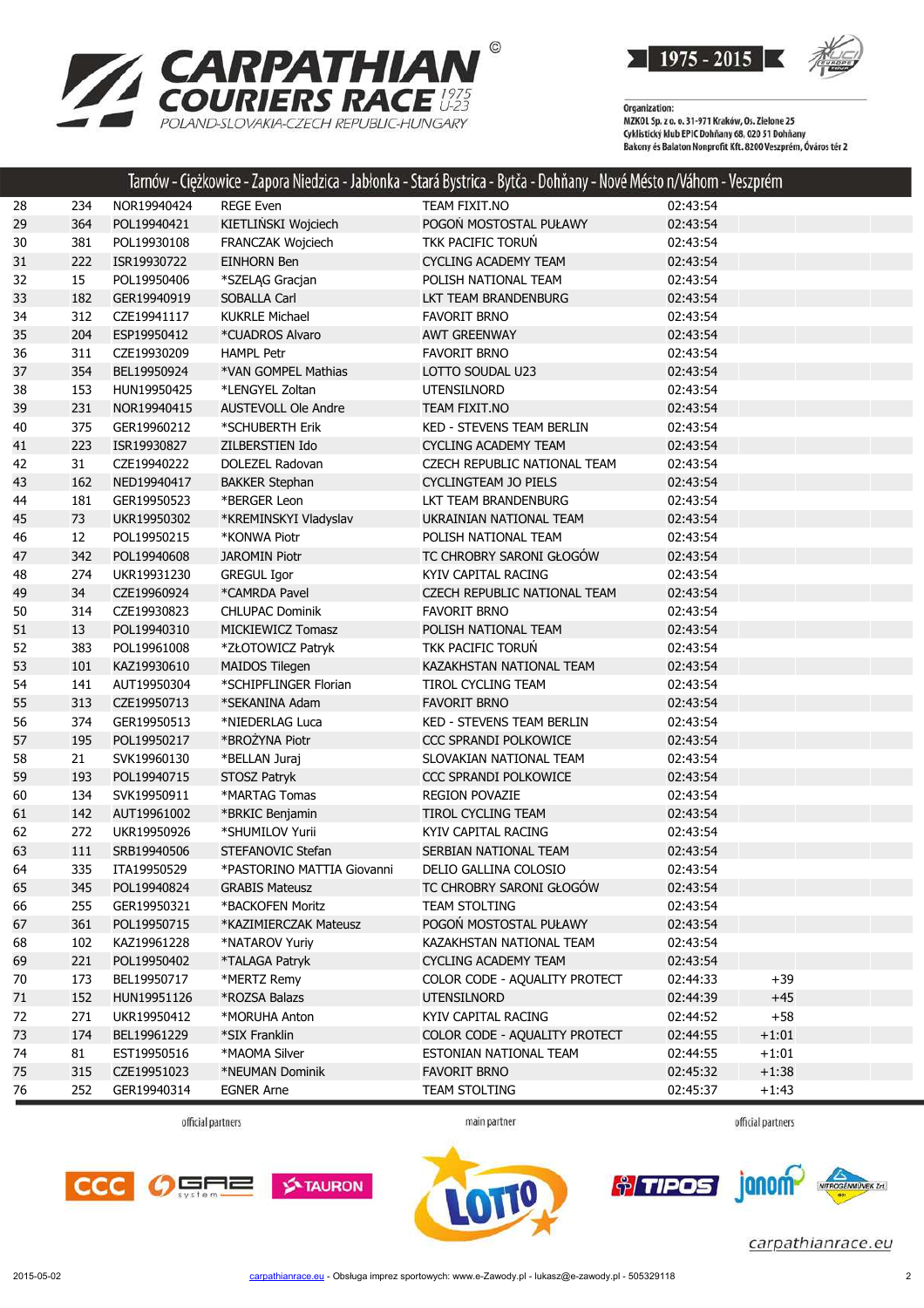



Organization:<br>MZKOL Sp. z o. o. 31-971 Kraków, Os. Zielone 25 Cyklistický klub EPIC Dohňany 68, 020 51 Dohňany<br>Cyklistický klub EPIC Dohňany 68, 020 51 Dohňany<br>Bakony és Balaton Nonprofit Kft. 8200 Veszprém, Óváros tér 2

|                |     |             |                             | Tarnów - Ciężkowice - Zapora Niedzica - Jabłonka - Stará Bystrica - Bytča - Dohňany - Nové Mésto n/Váhom - Veszprém |            |         |  |
|----------------|-----|-------------|-----------------------------|---------------------------------------------------------------------------------------------------------------------|------------|---------|--|
| 77             | 184 | GER19950510 | *ROHDE Leon                 | LKT TEAM BRANDENBURG                                                                                                | 02:45:37   | $+1:43$ |  |
| 78             | 323 | POL19950218 | *WILGUS Wojciech            | TARNOVIA TARNOWO PODGÓRNE                                                                                           | 02:45:37   | $+1:43$ |  |
| 79             | 362 | POL19950110 | *SOLIŃSKI Jakub             | POGOŃ MOSTOSTAL PUŁAWY                                                                                              | 02:45:37   | $+1:43$ |  |
| 80             | 253 | GER19960225 | *PORZNER Manuel             | <b>TEAM STOLTING</b>                                                                                                | 02:45:37   | $+1:43$ |  |
| 81             | 371 | GER19930107 | <b>DONATH Felix</b>         | KED - STEVENS TEAM BERLIN                                                                                           | 02:45:37   | $+1:43$ |  |
| 82             | 344 | POL19950103 | *BIJAK Marcin               | TC CHROBRY SARONI GŁOGÓW                                                                                            | 02:45:37   | $+1:43$ |  |
| 83             | 112 | SRB19940824 | <b>ANTONIJEVIC Goran</b>    | SERBIAN NATIONAL TEAM                                                                                               | 02:45:37   | $+1:43$ |  |
| 84             | 334 | ITA19950814 | *TAGLIANI Filippo           | DELIO GALLINA COLOSIO                                                                                               | 02:45:37   | $+1:43$ |  |
| 85             | 105 | KAZ19950320 | *AKHMETOV Galym             | KAZAKHSTAN NATIONAL TEAM                                                                                            | 02:45:37   | $+1:43$ |  |
| 86             | 24  | SVK19941227 | <b>KRAJICEK Matej</b>       | SLOVAKIAN NATIONAL TEAM                                                                                             | 02:45:42   | $+1:48$ |  |
| 87             | 301 | HUN19950712 | *RUTTKAY Zoltan             | MUGENRACE TEAM PROLOG                                                                                               | 02:45:47   | $+1:53$ |  |
| 88             | 171 | BEL19960603 | *ARIMONT Charlie            | COLOR CODE - AQUALITY PROTECT                                                                                       | 02:45:47   | $+1:53$ |  |
| 89             | 71  | UKR19951012 | *GLADYSH Roman              | UKRAINIAN NATIONAL TEAM                                                                                             | 02:45:47   | $+1:53$ |  |
| $90\,$         | 143 | AUT19950917 | *STOCK Mario                | TIROL CYCLING TEAM                                                                                                  | 02:45:51   | $+1:57$ |  |
| 91             | 151 | HUN19960928 | *FILUTAS Viktor             | <b>UTENSILNORD</b>                                                                                                  | 02:45:56   | $+2:02$ |  |
| 92             | 161 | NED19930815 | <b>BRUSSELMAN Twan</b>      | <b>CYCLINGTEAM JO PIELS</b>                                                                                         | 02:46:14   | $+2:20$ |  |
| 93             | 363 | POL19930604 | <b>JEZIORSKI Rafał</b>      | POGOŃ MOSTOSTAL PUŁAWY                                                                                              | 02:46:14   | $+2:20$ |  |
| 94             | 154 | HUN19960326 | *MORICZ Daniel              | UTENSILNORD                                                                                                         | 02:46:18   | $+2:24$ |  |
| 95             | 273 | UKR19960910 | *BONDARENKO Pavlo           | KYIV CAPITAL RACING                                                                                                 | 02:46:39   | $+2:45$ |  |
| 96             | 232 | NOR19930918 | STOKKENES Torstein          | TEAM FIXIT.NO                                                                                                       | 02:47:05   | $+3:11$ |  |
| 97             | 155 | HUN19950419 | *PELIKAN Janos              | <b>UTENSILNORD</b>                                                                                                  | 02:47:07   | $+3:13$ |  |
| 98             | 325 | POL19951216 | *KORCZYŃSKI Borys           | TARNOVIA TARNOWO PODGÓRNE                                                                                           | 02:47:20   | $+3:26$ |  |
| 99             | 84  | EST00000000 | <b>VENDELIN Karl Arnold</b> | ESTONIAN NATIONAL TEAM                                                                                              | 02:47:48   | $+3:54$ |  |
| 100            | 324 | POL19960127 | *WIEWIÓR Dominik            | TARNOVIA TARNOWO PODGÓRNE                                                                                           | 02:47:48   | $+3:54$ |  |
| 101            | 33  | CZE19950830 | *FIALA Petr                 | CZECH REPUBLIC NATIONAL TEAM                                                                                        | 02:47:48   | $+3:54$ |  |
| 102            | 32  | CZE19930209 | <b>MEDEK Tomas</b>          | CZECH REPUBLIC NATIONAL TEAM                                                                                        | 02:47:48   | $+3:54$ |  |
| 103            | 82  | EST19941022 | <b>NOMELLA Aksel</b>        | ESTONIAN NATIONAL TEAM                                                                                              | 02:47:48   | $+3:54$ |  |
| 104            | 23  | SVK19940206 | LAJCHA Juraj                | SLOVAKIAN NATIONAL TEAM                                                                                             | 02:47:48   | $+3:54$ |  |
| 105            | 205 | CZE19960630 | *LEHKY Roman                | <b>AWT GREENWAY</b>                                                                                                 | 02:47:48   | $+3:54$ |  |
| 106            | 113 | SRB19940217 | AMBRUS Nemanja              | SERBIAN NATIONAL TEAM                                                                                               | 02:47:48   | $+3:54$ |  |
| 107            | 305 | HUN19941219 | <b>LOKI Bence</b>           | MUGENRACE TEAM PROLOG                                                                                               | 02:47:48   | $+3:54$ |  |
| 108            | 22  | SVK19950314 | *DUBEN Martin               | SLOVAKIAN NATIONAL TEAM                                                                                             | 02:47:48   | $+3:54$ |  |
| 109            | 135 | SVK19941210 | KOVACIK Juraj               | REGION POVAZIE                                                                                                      | 02:47:48   | $+3:54$ |  |
| 110            | 132 | SVK19931129 | <b>MALIK Robert</b>         | <b>REGION POVAZIE</b>                                                                                               | 02:47:48   | $+3:54$ |  |
| 111            | 321 | POL19930816 | KISTOWSKI Kacper            | TARNOVIA TARNOWO PODGÓRNE                                                                                           | 02:47:48   | $+3:54$ |  |
| 112            | 11  | POL19931118 | KOTT Konrad                 | POLISH NATIONAL TEAM                                                                                                | 02:47:48   | $+3:54$ |  |
| 113            | 343 | POL19930716 | LEDUCHOWSKI Aleksander      | TC CHROBRY SARONI GŁOGÓW                                                                                            | 02:48:19   | $+4:25$ |  |
| 114            | 233 | NOR19940209 | JENSEN Jan William          | TEAM FIXIT.NO                                                                                                       | 02:48:41   | +4:47   |  |
| 115            | 163 | NED19951004 | *VAN DER DUIN Patrick       | CYCLINGTEAM JO PIELS                                                                                                | 02:48:41   | $+4:47$ |  |
| 116            | 332 | ITA19930603 | <b>DELLEDONNE Francesco</b> | DELIO GALLINA COLOSIO                                                                                               | 02:48:56   | $+5:02$ |  |
| 117            | 333 | ITA19950104 | *DELLAGLIO Alberto          | DELIO GALLINA COLOSIO                                                                                               | 02:48:56   | $+5:02$ |  |
|                | 72  | UKR19950405 | *HRYNIV Vitaliy             | UKRAINIAN NATIONAL TEAM                                                                                             | <b>DNF</b> |         |  |
|                | 85  | EST19961215 | *PUNG Peter                 | ESTONIAN NATIONAL TEAM                                                                                              | <b>DNF</b> |         |  |
|                |     |             |                             |                                                                                                                     |            |         |  |
| <b>RIDERS:</b> |     |             |                             |                                                                                                                     |            |         |  |

#### **RIDERS: STARTING 119 FINISHING 117**

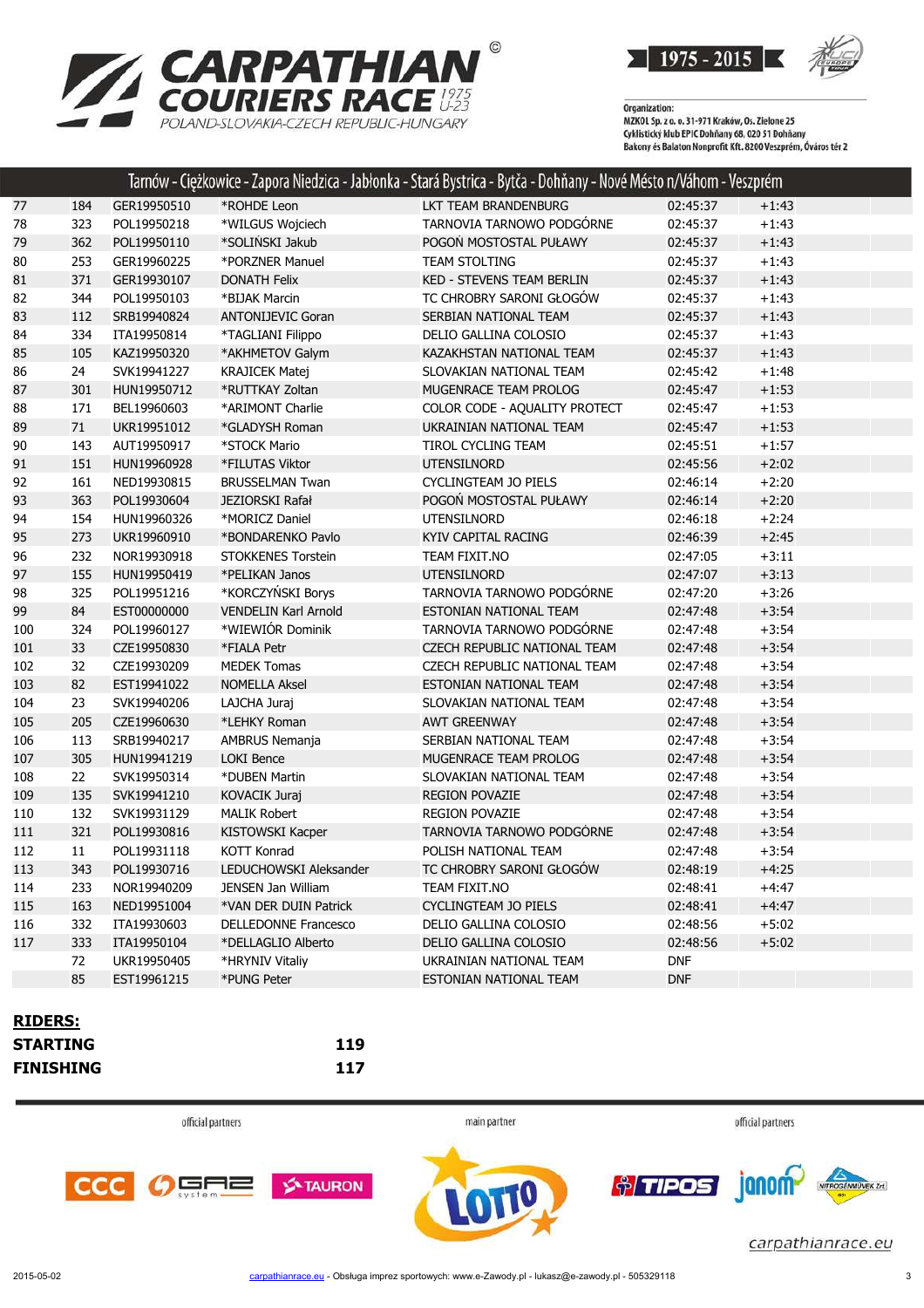



**OUT OF TIME LIMITS 0 DISQUALIFICATE 0**

#### **TEAM CLASSIFICATION ON STAGE 4**

| <b>PLACE</b>   | <b>UCI CODE</b> | <b>TEAM</b>                   | <b>COUNTRY</b> | <b>TIME</b> | DIFF.   |
|----------------|-----------------|-------------------------------|----------------|-------------|---------|
| 1              | <b>LTS</b>      | LOTTO SOUDAL U23              | <b>BEL</b>     | 08:11:42    |         |
| $\overline{2}$ | CCC             | CCC SPRANDI POLKOWICE         | <b>POL</b>     | 08:11:42    |         |
| 3              | <b>AWT</b>      | <b>AWT GREENWAY</b>           | <b>CZE</b>     | 08:11:42    |         |
| 4              | <b>KED</b>      | KED - STEVENS TEAM BERLIN     | <b>GER</b>     | 08:11:42    |         |
| 5              | CJP             | CYCLINGTEAM JO PIELS          | <b>NED</b>     | 08:11:42    |         |
| 6              | <b>KAZ</b>      | KAZAKHSTAN NATIONAL TEAM      | KAZ            | 08:11:42    |         |
| $\overline{7}$ | <b>LKT</b>      | LKT TEAM BRANDENBURG          | <b>GER</b>     | 08:11:42    |         |
| 8              | <b>CZE</b>      | CZECH REPUBLIC NATIONAL TEAM  | <b>CZE</b>     | 08:11:42    |         |
| 9              | <b>POL</b>      | POLISH NATIONAL TEAM          | <b>POL</b>     | 08:11:42    |         |
| 10             | <b>CAT</b>      | <b>CYCLING ACADEMY TEAM</b>   | <b>ISR</b>     | 08:11:42    |         |
| 11             | <b>FVB</b>      | <b>FAVORIT BRNO</b>           | <b>CZE</b>     | 08:11:42    |         |
| 12             | <b>TIR</b>      | <b>TIROL CYCLING TEAM</b>     | <b>AUT</b>     | 08:11:42    |         |
| 13             | <b>CLG</b>      | TC CHROBRY SARONI GŁOGÓW      | <b>POL</b>     | 08:11:42    |         |
| 14             | <b>KCR</b>      | KYIV CAPITAL RACING           | <b>UKR</b>     | 08:11:42    |         |
| 15             | <b>CCB</b>      | COLOR CODE - AQUALITY PROTECT | <b>BEL</b>     | 08:12:21    | $+39$   |
| 16             | <b>DEL</b>      | DELIO GALLINA COLOSIO         | <b>ITA</b>     | 08:13:25    | $+1:43$ |
| 17             | <b>STG</b>      | <b>TEAM STOLTING</b>          | <b>GER</b>     | 08:13:25    | $+1:43$ |
| 18             | <b>PMP</b>      | POGOŃ MOSTOSTAL PUŁAWY        | <b>POL</b>     | 08:13:25    | $+1:43$ |
| 19             | <b>UNA</b>      | <b>UTENSILNORD</b>            | <b>HUN</b>     | 08:14:29    | $+2:47$ |
| 20             | <b>FIX</b>      | TEAM FIXIT.NO                 | <b>NOR</b>     | 08:14:53    | $+3:11$ |
| 21             | <b>EST</b>      | ESTONIAN NATIONAL TEAM        | <b>EST</b>     | 08:16:37    | $+4:55$ |
| 22             | <b>TAR</b>      | TARNOVIA TARNOWO PODGÓRNE     | <b>POL</b>     | 08:16:51    | $+5:09$ |
| 23             | <b>SRB</b>      | SERBIAN NATIONAL TEAM         | <b>SRB</b>     | 08:17:19    | $+5:37$ |
| 24             | <b>SVK</b>      | SLOVAKIAN NATIONAL TEAM       | <b>SVK</b>     | 08:17:24    | $+5:42$ |
| 25             | <b>SVK</b>      | <b>REGION POVAZIE</b>         | <b>SVK</b>     | 08:19:30    | $+7:48$ |

## **MOUNTAIN PREMIUM ON STAGE 4**

|              | 18 KM Lednica I  |                            |                              |              |                             |
|--------------|------------------|----------------------------|------------------------------|--------------|-----------------------------|
| <b>PLACE</b> | <b>NUMBER</b>    | <b>SURNAME, FIRST NAME</b> | <b>TEAM</b>                  | <b>POINT</b> | <b>BON</b>                  |
| 1            | 155              | Janos Pelikan              | <b>UTENSILNORD</b>           | 3            | 0 s.                        |
| 2            | 193              | Patryk Stosz               | <b>CCC SPRANDI POLKOWICE</b> | 2            | 0 s.                        |
| 3            | 312              | Michael Kukrle             | <b>FAVORIT BRNO</b>          |              | 0 s.                        |
|              | 37 KM Lednica II |                            |                              |              |                             |
| <b>PLACE</b> | <b>NUMBER</b>    | <b>SURNAME, FIRST NAME</b> | <b>TEAM</b>                  | <b>POINT</b> | <b>BON</b>                  |
|              | 155              | Janos Pelikan              | <b>UTENSILNORD</b>           | 3            | 0 s.                        |
| 2            | 195              | Piotr Brożyna              | <b>CCC SPRANDI POLKOWICE</b> | 2            | 0 s.                        |
| 3            | 35               | <b>Frantisek Sisr</b>      | CZECH REPUBLIC NATIONAL TEAM |              | 0 <sub>s</sub>              |
|              |                  | official partners          | main partner                 |              | official partners           |
|              |                  |                            |                              |              | ╭<br><b>College College</b> |

**S-TAURON** 





carpathianrace.eu

CCC

 $O$  GA2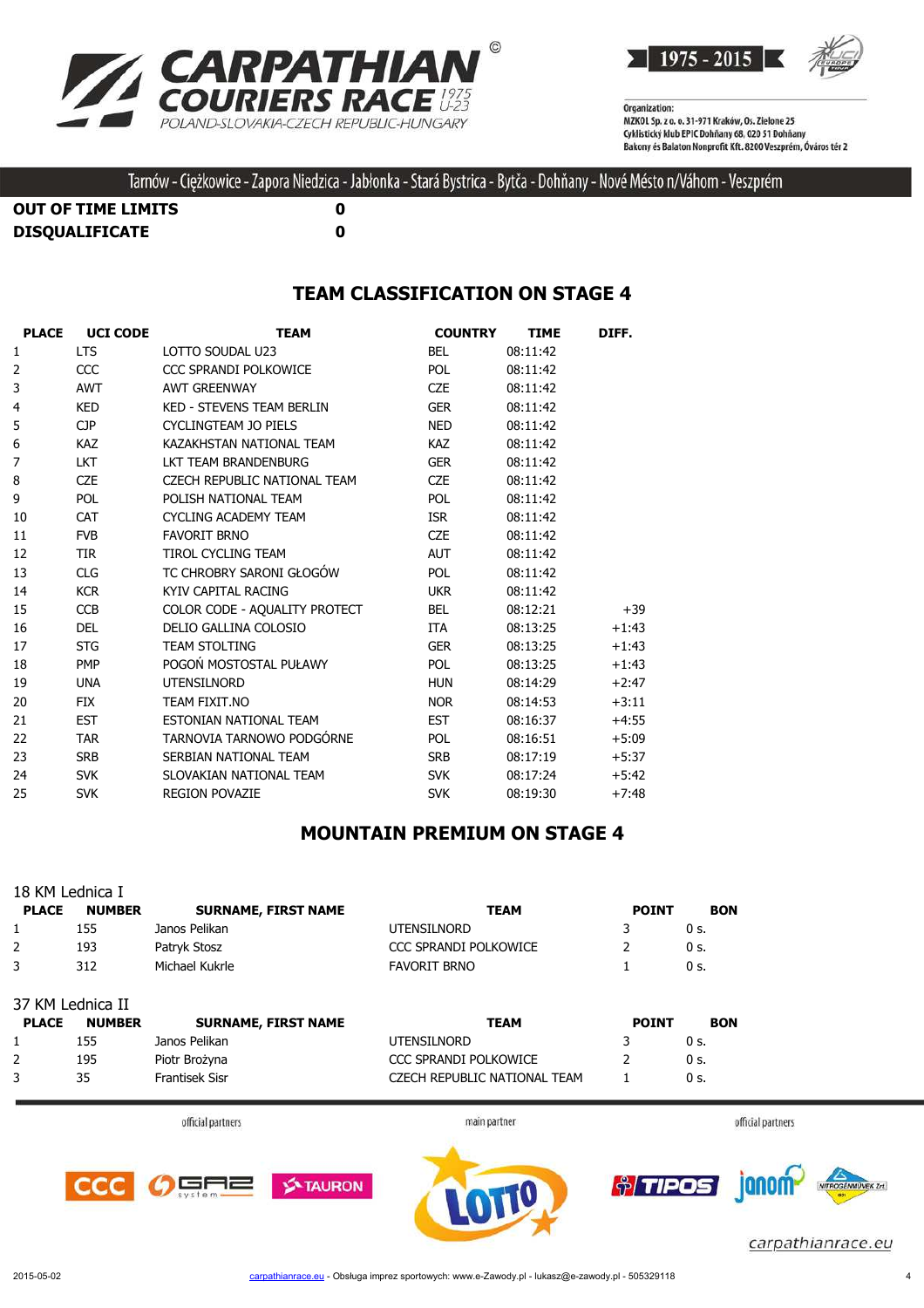



#### Tarnów - Ciężkowice - Zapora Niedzica - Jabłonka - Stará Bystrica - Bytča - Dohňany - Nové Mésto n/Váhom - Veszprém

#### 55 KM Lednica III

| <b>PLACE</b> | <b>NUMBER</b> | <b>SURNAME, FIRST NAME</b> | TEAM                 | <b>POINT</b> | <b>BON</b> |
|--------------|---------------|----------------------------|----------------------|--------------|------------|
|              | 155           | Janos Pelikan              | <b>UTENSILNORD</b>   |              | 0 s.       |
|              | 151           | Viktor Filutas             | <b>UTENSILNORD</b>   |              | 0 s.       |
|              | 15            | Gracjan Szelag             | POLISH NATIONAL TEAM |              | 0 s.       |

#### 95 KM Dubrava

| <b>PLACE</b> | <b>NUMBER</b> | <b>SURNAME, FIRST NAME</b> | TEAM                | <b>POINT</b> | <b>BON</b> |
|--------------|---------------|----------------------------|---------------------|--------------|------------|
|              | 204           | Alvaro Cuadros             | AWT GREENWAY        |              | $0s$ .     |
|              | 355           | Dries Van Gestel           | LOTTO SOUDAL U23    |              | 0 s.       |
|              | 312           | Michael Kukrle             | <b>FAVORIT BRNO</b> |              | $0s$ .     |

#### **INTERMEDIATE SPRINTS ON STAGE 4**

| 77 KM Nemsova |                 |                            |                              |              |            |
|---------------|-----------------|----------------------------|------------------------------|--------------|------------|
| <b>PLACE</b>  | <b>NUMBER</b>   | <b>SURNAME, FIRST NAME</b> | TEAM                         | <b>POINT</b> | <b>BON</b> |
| 1             | 35              | <b>Frantisek Sisr</b>      | CZECH REPUBLIC NATIONAL TEAM | 3            | $-3$ s.    |
| 2             | 145             | Alexander Wachter          | TIROL CYCLING TEAM           |              | $-2s$ .    |
| 3             | 201             | Erik Baska                 | <b>AWT GREENWAY</b>          |              | $-1$ s.    |
|               | 103 KM Drietoma |                            |                              |              |            |
| <b>PLACE</b>  | <b>NUMBER</b>   | <b>SURNAME, FIRST NAME</b> | <b>TEAM</b>                  | <b>POINT</b> | <b>BON</b> |
|               | 251             | Silvio Herklotz            | <b>TEAM STOLTING</b>         |              | $-3$ s.    |
| 2             | 165             | Tim Ariesen                | CYCLINGTEAM JO PIELS         |              | $-2$ s.    |
| 3             | 331             | Alberto Marengo            | DELIO GALLINA COLOSIO        |              | $-1$ s.    |

#### **INDIVIDUAL GENERAL CLASSIFICATION AFTER STAGE 4 - LOTTO**

|              | DISTANCE OF STAGE KM: 477.00 |                 |                            | AVERAGE SPEED: 42.05 km/h    |             |       |
|--------------|------------------------------|-----------------|----------------------------|------------------------------|-------------|-------|
| <b>PLACE</b> | <b>NO</b>                    | <b>UCI CODE</b> | <b>SURNAME, FIRST NAME</b> | <b>TEAM</b>                  | <b>TIME</b> | DIFF. |
| 1            | 204                          | ESP19950412     | *CUADROS Alvaro            | <b>AWT GREENWAY</b>          | 11:20:36    |       |
| 2            | 251                          | GER19940506     | <b>HERKLOTZ Silvio</b>     | <b>TEAM STOLTING</b>         | 11:20:40    | $+4$  |
| 3            | 145                          | AUT19950121     | *WACHTER Alexander         | <b>TIROL CYCLING TEAM</b>    | 11:20:41    | $+5$  |
| 4            | 355                          | BEL19940930     | <b>VAN GESTEL Dries</b>    | LOTTO SOUDAL U23             | 11:20:43    | $+7$  |
| 5            | 165                          | NED19940320     | <b>ARIESEN Tim</b>         | CYCLINGTEAM JO PIELS         | 11:20:44    | $+8$  |
| 6            | 203                          | GER19941203     | <b>BROCKHOFF Jan</b>       | <b>AWT GREENWAY</b>          | 11:20:50    | $+14$ |
| 7            | 12                           | POL19950215     | *KONWA Piotr               | POLISH NATIONAL TEAM         | 11:20:58    | $+22$ |
| 8            | 101                          | KAZ19930610     | MAIDOS Tilegen             | KAZAKHSTAN NATIONAL TEAM     | 11:21:00    | $+24$ |
| 9            | 142                          | AUT19961002     | *BRKIC Benjamin            | <b>TIROL CYCLING TEAM</b>    | 11:21:10    | $+34$ |
| 10           | 331                          | ITA19940513     | <b>MARENGO Alberto</b>     | DELIO GALLINA COLOSIO        | 11:21:11    | $+35$ |
| 11           | 35                           | CZE19930317     | <b>SISR Frantisek</b>      | CZECH REPUBLIC NATIONAL TEAM | 11:21:14    | $+38$ |
| 12           | 223                          | ISR19930827     | ZILBERSTIEN Ido            | CYCLING ACADEMY TEAM         | 11:21:17    | $+41$ |
| 13           | 162                          | NED19940417     | <b>BAKKER Stephan</b>      | CYCLINGTEAM JO PIELS         | 11:21:20    | $+44$ |
| 14           | 193                          | POL19940715     | STOSZ Patryk               | CCC SPRANDI POLKOWICE        | 11:21:21    | $+45$ |
| 15           | 354                          | BEL19950924     | *VAN GOMPEL Mathias        | LOTTO SOUDAL U23             | 11:21:21    | $+45$ |

official partners

main partner

official partners

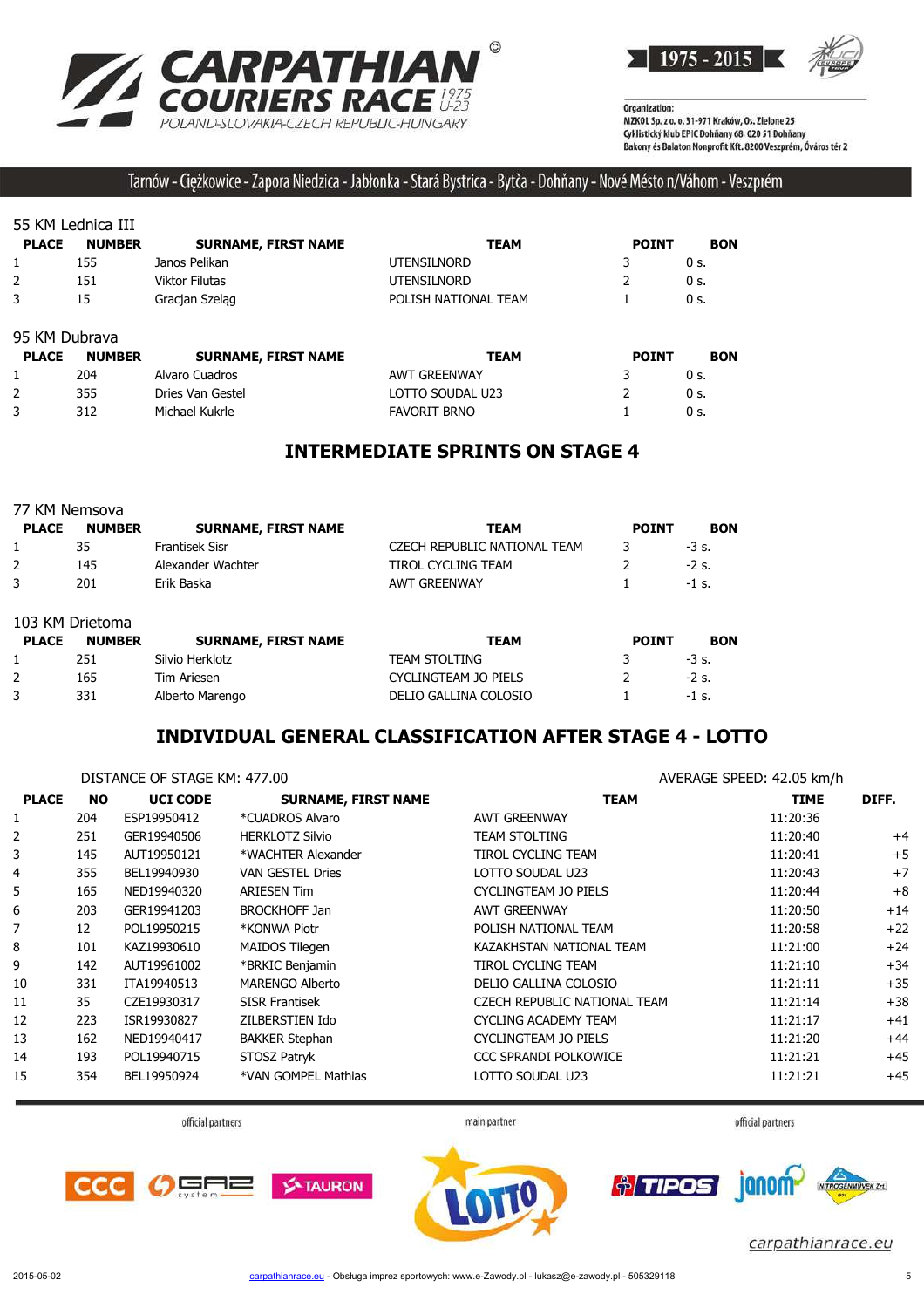

|    |     |             |                          | Tarnów - Ciężkowice - Zapora Niedzica - Jabłonka - Stará Bystrica - Bytča - Dohňany - Nové Mésto n/Váhom - Veszprém |          |         |
|----|-----|-------------|--------------------------|---------------------------------------------------------------------------------------------------------------------|----------|---------|
| 16 | 195 | POL19950217 | *BROŻYNA Piotr           | CCC SPRANDI POLKOWICE                                                                                               | 11:21:21 | $+45$   |
| 17 | 372 | GER19941228 | <b>KRETSCHY Florian</b>  | KED - STEVENS TEAM BERLIN                                                                                           | 11:21:21 | $+45$   |
| 18 | 103 | KAZ19930123 | SEMYONOV Roman           | KAZAKHSTAN NATIONAL TEAM                                                                                            | 11:21:22 | $+46$   |
| 19 | 175 | BEL19950112 | *KAISE Julien            | COLOR CODE - AQUALITY PROTECT                                                                                       | 11:21:22 | $+46$   |
| 20 | 83  | EST19960326 | *VOSMAN EKKE Kaur        | ESTONIAN NATIONAL TEAM                                                                                              | 11:21:22 | $+46$   |
| 21 | 104 | KAZ19960306 | *SHTEIN Grigoriy         | KAZAKHSTAN NATIONAL TEAM                                                                                            | 11:21:24 | $+48$   |
| 22 | 164 | NED19951212 | *JANSSEN Adriaan         | CYCLINGTEAM JO PIELS                                                                                                | 11:21:24 | $+48$   |
| 23 | 192 | POL19930927 | <b>KACZMAREK Jakub</b>   | CCC SPRANDI POLKOWICE                                                                                               | 11:21:24 | $+48$   |
| 24 | 172 | BEL19950609 | *DUQUENNOY Jimmy         | COLOR CODE - AQUALITY PROTECT                                                                                       | 11:21:24 | $+48$   |
| 25 | 312 | CZE19941117 | <b>KUKRLE Michael</b>    | <b>FAVORIT BRNO</b>                                                                                                 | 11:21:25 | $+49$   |
| 26 | 381 | POL19930108 | <b>FRANCZAK Wojciech</b> | TKK PACIFIC TORUN                                                                                                   | 11:21:25 | $+49$   |
| 27 | 21  | SVK19960130 | *BELLAN Juraj            | SLOVAKIAN NATIONAL TEAM                                                                                             | 11:21:25 | $+49$   |
| 28 | 225 | SVK19940210 | <b>MALOVEC Lubos</b>     | <b>CYCLING ACADEMY TEAM</b>                                                                                         | 11:21:25 | $+49$   |
| 29 | 141 | AUT19950304 | *SCHIPFLINGER Florian    | TIROL CYCLING TEAM                                                                                                  | 11:21:25 | $+49$   |
| 30 | 221 | POL19950402 | *TALAGA Patryk           | <b>CYCLING ACADEMY TEAM</b>                                                                                         | 11:21:25 | $+49$   |
| 31 | 31  | CZE19940222 | DOLEZEL Radovan          | CZECH REPUBLIC NATIONAL TEAM                                                                                        | 11:21:26 | $+50$   |
| 32 | 183 | GER19961029 | *KOCH Christian          | LKT TEAM BRANDENBURG                                                                                                | 11:21:26 | $+50$   |
| 33 | 255 | GER19950321 | *BACKOFEN Moritz         | <b>TEAM STOLTING</b>                                                                                                | 11:21:26 | $+50$   |
| 34 | 311 | CZE19930209 | <b>HAMPL Petr</b>        | <b>FAVORIT BRNO</b>                                                                                                 | 11:21:27 | $+51$   |
| 35 | 234 | NOR19940424 | <b>REGE Even</b>         | TEAM FIXIT.NO                                                                                                       | 11:21:27 | $+51$   |
| 36 | 73  | UKR19950302 | *KREMINSKYI Vladyslav    | UKRAINIAN NATIONAL TEAM                                                                                             | 11:21:27 | $+51$   |
| 37 | 231 | NOR19940415 | AUSTEVOLL Ole Andre      | TEAM FIXIT.NO                                                                                                       | 11:21:27 | $+51$   |
| 38 | 275 | UKR19961010 | *ASHUROV Kostantyn       | KYIV CAPITAL RACING                                                                                                 | 11:21:29 | $+53$   |
| 39 | 374 | GER19950513 | *NIEDERLAG Luca          | <b>KED - STEVENS TEAM BERLIN</b>                                                                                    | 11:21:29 | $+53$   |
| 40 | 353 | BEL19950121 | *VANDERAERDEN Massimo    | LOTTO SOUDAL U23                                                                                                    | 11:21:30 | $+54$   |
| 41 | 274 | UKR19931230 | <b>GREGUL Igor</b>       | KYIV CAPITAL RACING                                                                                                 | 11:21:30 | $+54$   |
| 42 | 15  | POL19950406 | *SZELĄG Gracjan          | POLISH NATIONAL TEAM                                                                                                | 11:21:31 | $+55$   |
| 43 | 314 | CZE19930823 | <b>CHLUPAC Dominik</b>   | <b>FAVORIT BRNO</b>                                                                                                 | 11:21:32 | $+56$   |
| 44 | 383 | POL19961008 | *ZŁOTOWICZ Patryk        | TKK PACIFIC TORUN                                                                                                   | 11:21:32 | $+56$   |
| 45 | 14  | POL19930910 | <b>OWSIAN Arkadiusz</b>  | POLISH NATIONAL TEAM                                                                                                | 11:21:32 | $+56$   |
| 46 | 134 | SVK19950911 | *MARTAG Tomas            | <b>REGION POVAZIE</b>                                                                                               | 11:21:33 | $+57$   |
| 47 | 173 | BEL19950717 | *MERTZ Remy              | COLOR CODE - AQUALITY PROTECT                                                                                       | 11:22:02 | $+1:26$ |
| 48 | 105 | KAZ19950320 | *AKHMETOV Galym          | KAZAKHSTAN NATIONAL TEAM                                                                                            | 11:23:11 | $+2:35$ |
| 49 | 344 | POL19950103 | *BIJAK Marcin            | TC CHROBRY SARONI GŁOGÓW                                                                                            | 11:23:18 | $+2:42$ |
| 50 | 143 | AUT19950917 | *STOCK Mario             | TIROL CYCLING TEAM                                                                                                  | 11:23:25 | $+2:49$ |
| 51 | 361 | POL19950715 | *KAZIMIERCZAK Mateusz    | POGOŃ MOSTOSTAL PUŁAWY                                                                                              | 11:25:12 | $+4:36$ |
| 52 | 272 | UKR19950926 | *SHUMILOV Yurii          | KYIV CAPITAL RACING                                                                                                 | 11:25:12 | $+4:36$ |
| 53 | 313 | CZE19950713 | *SEKANINA Adam           | <b>FAVORIT BRNO</b>                                                                                                 | 11:25:14 | $+4:38$ |
| 54 | 201 | SVK19940112 | BASKA Erik               | AWT GREENWAY                                                                                                        | 11:25:31 | $+4:55$ |
| 55 | 194 | POL19951004 | *PALUTA Michał           | CCC SPRANDI POLKOWICE                                                                                               | 11:25:36 | $+5:00$ |
| 56 | 352 | BEL19961031 | *MENTEN Milan            | LOTTO SOUDAL U23                                                                                                    | 11:25:41 | $+5:05$ |
| 57 | 191 | POL19930822 | LATON Eryk               | CCC SPRANDI POLKOWICE                                                                                               | 11:25:45 | $+5:09$ |
| 58 | 102 | KAZ19961228 | *NATAROV Yuriy           | KAZAKHSTAN NATIONAL TEAM                                                                                            | 11:25:48 | $+5:12$ |
| 59 | 13  | POL19940310 | MICKIEWICZ Tomasz        | POLISH NATIONAL TEAM                                                                                                | 11:25:48 | $+5:12$ |
| 60 | 345 | POL19940824 | <b>GRABIS Mateusz</b>    | TC CHROBRY SARONI GŁOGÓW                                                                                            | 11:25:50 | $+5:14$ |
| 61 | 373 | GER19940616 | <b>CARSTENSEN Lucas</b>  | KED - STEVENS TEAM BERLIN                                                                                           | 11:25:51 | $+5:15$ |
| 62 | 342 | POL19940608 | <b>JAROMIN Piotr</b>     | TC CHROBRY SARONI GŁOGÓW                                                                                            | 11:25:54 | $+5:18$ |
| 63 | 322 | POL19940327 | SYKAŁA Wojciech          | TARNOVIA TARNOWO PODGÓRNE                                                                                           | 11:25:57 | $+5:21$ |
|    |     |             |                          |                                                                                                                     |          |         |

 $\odot$ 

**CARPATHIAN** 

POLAND-SLOVAKIA-CZECH REPUBLIC-HUNGARY

official partners

main partner

335 ITA19950529 \*PASTORINO MATTIA Giovanni DELIO GALLINA COLOSIO 11:25:58 +5:22

official partners







janom-*† TIPOS* 

carpathianrace.eu

 $\overline{2n}$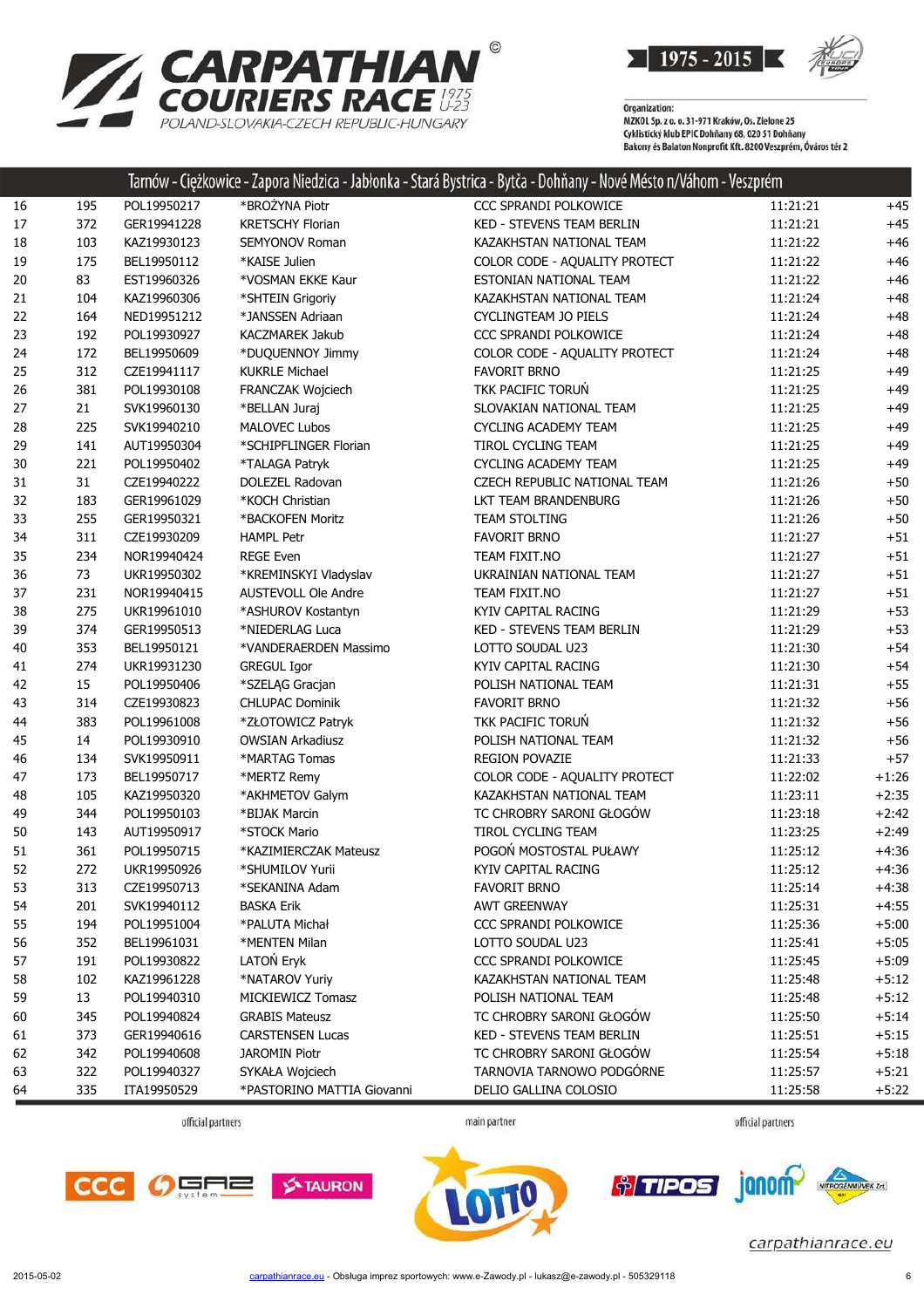

**SECTION** 

| <b>ZARPATHIAN</b>                      |
|----------------------------------------|
| <b>COURIERS RACE ##</b>                |
| POLAND-SLOVAKIA-CZECH REPUBLIC-HUNGARY |

| 65<br>SERBIAN NATIONAL TEAM<br>111<br>SRB19940506<br>STEFANOVIC Stefan<br>11:26:36<br>$+6:00$<br>66<br>182<br>GER19940919<br>SOBALLA Carl<br>LKT TEAM BRANDENBURG<br>11:26:38<br>$+6:02$<br>34<br>67<br>CZE19960924<br>*CAMRDA Pavel<br>CZECH REPUBLIC NATIONAL TEAM<br>11:26:39<br>$+6:03$<br>68<br>152<br>HUN19951126<br>*ROZSA Balazs<br>UTENSILNORD<br>11:26:39<br>$+6:03$<br>271<br>UKR19950412<br>KYIV CAPITAL RACING<br>$+6:09$<br>69<br>*MORUHA Anton<br>11:26:45<br>70<br>174<br>BEL19961229<br>*SIX Franklin<br>COLOR CODE - AQUALITY PROTECT<br>$+6:15$<br>11:26:51<br>334<br>71<br>ITA19950814<br>*TAGLIANI Filippo<br>DELIO GALLINA COLOSIO<br>11:27:27<br>$+6:51$<br>72<br>155<br>$+6:57$<br>HUN19950419<br>*PELIKAN Janos<br><b>UTENSILNORD</b><br>11:27:33<br>73<br>161<br>CYCLINGTEAM JO PIELS<br>$+6:58$<br>NED19930815<br><b>BRUSSELMAN Twan</b><br>11:27:34<br>371<br><b>KED - STEVENS TEAM BERLIN</b><br>74<br>GER19930107<br><b>DONATH Felix</b><br>11:27:36<br>$+7:00$<br>75<br>184<br>GER19950510<br>*ROHDE Leon<br>LKT TEAM BRANDENBURG<br>11:28:13<br>$+7:37$<br>315<br>76<br>CZE19951023<br>*NEUMAN Dominik<br><b>FAVORIT BRNO</b><br>11:28:34<br>$+7:58$<br>COLOR CODE - AQUALITY PROTECT<br>77<br>171<br>BEL19960603<br>*ARIMONT Charlie<br>$+8:00$<br>11:28:36<br>82<br>78<br>EST19941022<br><b>NOMELLA Aksel</b><br>ESTONIAN NATIONAL TEAM<br>11:29:37<br>$+9:01$<br>TARNOVIA TARNOWO PODGÓRNE<br>321<br>$+9:09$<br>79<br>POL19930816<br>KISTOWSKI Kacper<br>11:29:45<br>32<br>$+9:57$<br>80<br>CZE19930209<br><b>MEDEK Tomas</b><br>CZECH REPUBLIC NATIONAL TEAM<br>11:30:33<br>252<br>81<br>GER19940314<br><b>EGNER Arne</b><br><b>TEAM STOLTING</b><br>11:31:12<br>$+10:36$<br>375<br>KED - STEVENS TEAM BERLIN<br>82<br>GER19960212<br>*SCHUBERTH Erik<br>11:32:43<br>$+12:07$<br>364<br>KIETLIŃSKI Wojciech<br>POGOŃ MOSTOSTAL PUŁAWY<br>83<br>POL19940421<br>11:32:45<br>$+12:09$<br>*LENGYEL Zoltan<br><b>UTENSILNORD</b><br>84<br>153<br>HUN19950425<br>11:33:09<br>$+12:33$<br>85<br>33<br>CZE19950830<br>CZECH REPUBLIC NATIONAL TEAM<br>*FIALA Petr<br>11:34:08<br>$+13:32$<br>*SOLIŃSKI Jakub<br>POGOŃ MOSTOSTAL PUŁAWY<br>86<br>362<br>POL19950110<br>11:34:27<br>$+13:51$<br>87<br>24<br>SVK19941227<br><b>KRAJICEK Matej</b><br>SLOVAKIAN NATIONAL TEAM<br>11:34:40<br>$+14:04$<br>88<br>154<br>HUN19960326<br>*MORICZ Daniel<br><b>UTENSILNORD</b><br>$+14:30$<br>11:35:06<br>301<br>89<br>HUN19950712<br>*RUTTKAY Zoltan<br>MUGENRACE TEAM PROLOG<br>11:35:17<br>$+14:41$<br>POGOŃ MOSTOSTAL PUŁAWY<br>363<br>90<br>POL19930604<br>JEZIORSKI Rafał<br>11:35:22<br>$+14:46$<br>323<br>TARNOVIA TARNOWO PODGÓRNE<br>POL19950218<br>*WILGUS Wojciech<br>$+14:55$<br>91<br>11:35:31<br>232<br>92<br>NOR19930918<br><b>STOKKENES Torstein</b><br>TEAM FIXIT.NO<br>$+15:38$<br>11:36:14<br>181<br>93<br>GER19950523<br>LKT TEAM BRANDENBURG<br>$+16:07$<br>*BERGER Leon<br>11:36:43<br>94<br>11<br>POL19931118<br>KOTT Konrad<br>POLISH NATIONAL TEAM<br>11:36:53<br>$+16:17$<br>95<br>163<br>NED19951004<br>*VAN DER DUIN Patrick<br>CYCLINGTEAM JO PIELS<br>$+17:08$<br>11:37:44<br>151<br>96<br>HUN19960928<br>*FILUTAS Viktor<br><b>UTENSILNORD</b><br>11:37:58<br>$+17:22$<br>112<br>97<br>SRB19940824<br><b>ANTONIJEVIC Goran</b><br>SERBIAN NATIONAL TEAM<br>$+17:45$<br>11:38:21<br>98<br>205<br>CZE19960630<br>*LEHKY Roman<br><b>AWT GREENWAY</b><br>$+17:52$<br>11:38:28<br>99<br>341<br>POL19931217<br>KASPEREK Michał<br>TC CHROBRY SARONI GŁOGÓW<br>11:40:07<br>$+19:31$<br>84<br>100<br>EST00000000<br>VENDELIN Karl Arnold<br>ESTONIAN NATIONAL TEAM<br>$+20:01$<br>11:40:37<br>332<br>ITA19930603<br><b>DELLEDONNE Francesco</b><br>DELIO GALLINA COLOSIO<br>$+21:03$<br>101<br>11:41:39<br>102<br>253<br>GER19960225<br>*PORZNER Manuel<br><b>TEAM STOLTING</b><br>11:41:49<br>$+21:13$<br>103<br>333<br>*DELLAGLIO Alberto<br>DELIO GALLINA COLOSIO<br>11:42:30<br>$+21:54$<br>ITA19950104<br>104<br>343<br>TC CHROBRY SARONI GŁOGÓW<br>POL19930716<br>LEDUCHOWSKI Aleksander<br>11:51:46<br>$+31:10$<br>105<br>233<br>JENSEN Jan William<br>TEAM FIXIT.NO<br>NOR19940209<br>11:52:08<br>$+31:32$<br>273<br>106<br>*BONDARENKO Pavlo<br>KYIV CAPITAL RACING<br>$+33:01$<br>UKR19960910<br>11:53:37<br>107<br>222<br>EINHORN Ben<br>CYCLING ACADEMY TEAM<br>ISR19930722<br>11:53:56<br>$+33:20$<br>*KORCZYŃSKI Borys<br>TARNOVIA TARNOWO PODGÓRNE<br>108<br>325<br>POL19951216<br>11:54:24<br>$+33:48$<br>109<br>113<br>AMBRUS Nemanja<br>SERBIAN NATIONAL TEAM<br>SRB19940217<br>11:54:47<br>$+34:11$<br>23<br>110<br>SVK19940206<br>LAJCHA Juraj<br>SLOVAKIAN NATIONAL TEAM<br>11:54:59<br>$+34:23$<br>81<br>*MAOMA Silver<br>ESTONIAN NATIONAL TEAM<br>111<br>EST19950516<br>11:55:08<br>$+34:32$<br>71<br>112<br>UKR19951012<br>*GLADYSH Roman<br>UKRAINIAN NATIONAL TEAM<br>11:55:42<br>$+35:06$<br>113<br>135<br>REGION POVAZIE<br>$+51:43$<br>SVK19941210<br>KOVACIK Juraj<br>12:12:19 |  |  | Tarnow - Ciężkowice - Zapora Niedzica - Jabłonka - Stara Bystrica - Bytca - Donnany - Nove Mesto n/Vanom - Veszprem |  |
|-----------------------------------------------------------------------------------------------------------------------------------------------------------------------------------------------------------------------------------------------------------------------------------------------------------------------------------------------------------------------------------------------------------------------------------------------------------------------------------------------------------------------------------------------------------------------------------------------------------------------------------------------------------------------------------------------------------------------------------------------------------------------------------------------------------------------------------------------------------------------------------------------------------------------------------------------------------------------------------------------------------------------------------------------------------------------------------------------------------------------------------------------------------------------------------------------------------------------------------------------------------------------------------------------------------------------------------------------------------------------------------------------------------------------------------------------------------------------------------------------------------------------------------------------------------------------------------------------------------------------------------------------------------------------------------------------------------------------------------------------------------------------------------------------------------------------------------------------------------------------------------------------------------------------------------------------------------------------------------------------------------------------------------------------------------------------------------------------------------------------------------------------------------------------------------------------------------------------------------------------------------------------------------------------------------------------------------------------------------------------------------------------------------------------------------------------------------------------------------------------------------------------------------------------------------------------------------------------------------------------------------------------------------------------------------------------------------------------------------------------------------------------------------------------------------------------------------------------------------------------------------------------------------------------------------------------------------------------------------------------------------------------------------------------------------------------------------------------------------------------------------------------------------------------------------------------------------------------------------------------------------------------------------------------------------------------------------------------------------------------------------------------------------------------------------------------------------------------------------------------------------------------------------------------------------------------------------------------------------------------------------------------------------------------------------------------------------------------------------------------------------------------------------------------------------------------------------------------------------------------------------------------------------------------------------------------------------------------------------------------------------------------------------------------------------------------------------------------------------------------------------------------------------------------------------------------------------------------------------------------------------------------------------------------------------------------------------------------------------------------------------------------------------------------------------------------------------------------------------------------------------------------------------------------------------------------------------------------------------------------------------------------------------------------------------------------------------------------------------------------------------------------------------------------------------------------------------------------------------------------------------------------------------------------------------------------------------|--|--|---------------------------------------------------------------------------------------------------------------------|--|
|                                                                                                                                                                                                                                                                                                                                                                                                                                                                                                                                                                                                                                                                                                                                                                                                                                                                                                                                                                                                                                                                                                                                                                                                                                                                                                                                                                                                                                                                                                                                                                                                                                                                                                                                                                                                                                                                                                                                                                                                                                                                                                                                                                                                                                                                                                                                                                                                                                                                                                                                                                                                                                                                                                                                                                                                                                                                                                                                                                                                                                                                                                                                                                                                                                                                                                                                                                                                                                                                                                                                                                                                                                                                                                                                                                                                                                                                                                                                                                                                                                                                                                                                                                                                                                                                                                                                                                                                                                                                                                                                                                                                                                                                                                                                                                                                                                                                                                                                                           |  |  |                                                                                                                     |  |
|                                                                                                                                                                                                                                                                                                                                                                                                                                                                                                                                                                                                                                                                                                                                                                                                                                                                                                                                                                                                                                                                                                                                                                                                                                                                                                                                                                                                                                                                                                                                                                                                                                                                                                                                                                                                                                                                                                                                                                                                                                                                                                                                                                                                                                                                                                                                                                                                                                                                                                                                                                                                                                                                                                                                                                                                                                                                                                                                                                                                                                                                                                                                                                                                                                                                                                                                                                                                                                                                                                                                                                                                                                                                                                                                                                                                                                                                                                                                                                                                                                                                                                                                                                                                                                                                                                                                                                                                                                                                                                                                                                                                                                                                                                                                                                                                                                                                                                                                                           |  |  |                                                                                                                     |  |
|                                                                                                                                                                                                                                                                                                                                                                                                                                                                                                                                                                                                                                                                                                                                                                                                                                                                                                                                                                                                                                                                                                                                                                                                                                                                                                                                                                                                                                                                                                                                                                                                                                                                                                                                                                                                                                                                                                                                                                                                                                                                                                                                                                                                                                                                                                                                                                                                                                                                                                                                                                                                                                                                                                                                                                                                                                                                                                                                                                                                                                                                                                                                                                                                                                                                                                                                                                                                                                                                                                                                                                                                                                                                                                                                                                                                                                                                                                                                                                                                                                                                                                                                                                                                                                                                                                                                                                                                                                                                                                                                                                                                                                                                                                                                                                                                                                                                                                                                                           |  |  |                                                                                                                     |  |
|                                                                                                                                                                                                                                                                                                                                                                                                                                                                                                                                                                                                                                                                                                                                                                                                                                                                                                                                                                                                                                                                                                                                                                                                                                                                                                                                                                                                                                                                                                                                                                                                                                                                                                                                                                                                                                                                                                                                                                                                                                                                                                                                                                                                                                                                                                                                                                                                                                                                                                                                                                                                                                                                                                                                                                                                                                                                                                                                                                                                                                                                                                                                                                                                                                                                                                                                                                                                                                                                                                                                                                                                                                                                                                                                                                                                                                                                                                                                                                                                                                                                                                                                                                                                                                                                                                                                                                                                                                                                                                                                                                                                                                                                                                                                                                                                                                                                                                                                                           |  |  |                                                                                                                     |  |
|                                                                                                                                                                                                                                                                                                                                                                                                                                                                                                                                                                                                                                                                                                                                                                                                                                                                                                                                                                                                                                                                                                                                                                                                                                                                                                                                                                                                                                                                                                                                                                                                                                                                                                                                                                                                                                                                                                                                                                                                                                                                                                                                                                                                                                                                                                                                                                                                                                                                                                                                                                                                                                                                                                                                                                                                                                                                                                                                                                                                                                                                                                                                                                                                                                                                                                                                                                                                                                                                                                                                                                                                                                                                                                                                                                                                                                                                                                                                                                                                                                                                                                                                                                                                                                                                                                                                                                                                                                                                                                                                                                                                                                                                                                                                                                                                                                                                                                                                                           |  |  |                                                                                                                     |  |
|                                                                                                                                                                                                                                                                                                                                                                                                                                                                                                                                                                                                                                                                                                                                                                                                                                                                                                                                                                                                                                                                                                                                                                                                                                                                                                                                                                                                                                                                                                                                                                                                                                                                                                                                                                                                                                                                                                                                                                                                                                                                                                                                                                                                                                                                                                                                                                                                                                                                                                                                                                                                                                                                                                                                                                                                                                                                                                                                                                                                                                                                                                                                                                                                                                                                                                                                                                                                                                                                                                                                                                                                                                                                                                                                                                                                                                                                                                                                                                                                                                                                                                                                                                                                                                                                                                                                                                                                                                                                                                                                                                                                                                                                                                                                                                                                                                                                                                                                                           |  |  |                                                                                                                     |  |
|                                                                                                                                                                                                                                                                                                                                                                                                                                                                                                                                                                                                                                                                                                                                                                                                                                                                                                                                                                                                                                                                                                                                                                                                                                                                                                                                                                                                                                                                                                                                                                                                                                                                                                                                                                                                                                                                                                                                                                                                                                                                                                                                                                                                                                                                                                                                                                                                                                                                                                                                                                                                                                                                                                                                                                                                                                                                                                                                                                                                                                                                                                                                                                                                                                                                                                                                                                                                                                                                                                                                                                                                                                                                                                                                                                                                                                                                                                                                                                                                                                                                                                                                                                                                                                                                                                                                                                                                                                                                                                                                                                                                                                                                                                                                                                                                                                                                                                                                                           |  |  |                                                                                                                     |  |
|                                                                                                                                                                                                                                                                                                                                                                                                                                                                                                                                                                                                                                                                                                                                                                                                                                                                                                                                                                                                                                                                                                                                                                                                                                                                                                                                                                                                                                                                                                                                                                                                                                                                                                                                                                                                                                                                                                                                                                                                                                                                                                                                                                                                                                                                                                                                                                                                                                                                                                                                                                                                                                                                                                                                                                                                                                                                                                                                                                                                                                                                                                                                                                                                                                                                                                                                                                                                                                                                                                                                                                                                                                                                                                                                                                                                                                                                                                                                                                                                                                                                                                                                                                                                                                                                                                                                                                                                                                                                                                                                                                                                                                                                                                                                                                                                                                                                                                                                                           |  |  |                                                                                                                     |  |
|                                                                                                                                                                                                                                                                                                                                                                                                                                                                                                                                                                                                                                                                                                                                                                                                                                                                                                                                                                                                                                                                                                                                                                                                                                                                                                                                                                                                                                                                                                                                                                                                                                                                                                                                                                                                                                                                                                                                                                                                                                                                                                                                                                                                                                                                                                                                                                                                                                                                                                                                                                                                                                                                                                                                                                                                                                                                                                                                                                                                                                                                                                                                                                                                                                                                                                                                                                                                                                                                                                                                                                                                                                                                                                                                                                                                                                                                                                                                                                                                                                                                                                                                                                                                                                                                                                                                                                                                                                                                                                                                                                                                                                                                                                                                                                                                                                                                                                                                                           |  |  |                                                                                                                     |  |
|                                                                                                                                                                                                                                                                                                                                                                                                                                                                                                                                                                                                                                                                                                                                                                                                                                                                                                                                                                                                                                                                                                                                                                                                                                                                                                                                                                                                                                                                                                                                                                                                                                                                                                                                                                                                                                                                                                                                                                                                                                                                                                                                                                                                                                                                                                                                                                                                                                                                                                                                                                                                                                                                                                                                                                                                                                                                                                                                                                                                                                                                                                                                                                                                                                                                                                                                                                                                                                                                                                                                                                                                                                                                                                                                                                                                                                                                                                                                                                                                                                                                                                                                                                                                                                                                                                                                                                                                                                                                                                                                                                                                                                                                                                                                                                                                                                                                                                                                                           |  |  |                                                                                                                     |  |
|                                                                                                                                                                                                                                                                                                                                                                                                                                                                                                                                                                                                                                                                                                                                                                                                                                                                                                                                                                                                                                                                                                                                                                                                                                                                                                                                                                                                                                                                                                                                                                                                                                                                                                                                                                                                                                                                                                                                                                                                                                                                                                                                                                                                                                                                                                                                                                                                                                                                                                                                                                                                                                                                                                                                                                                                                                                                                                                                                                                                                                                                                                                                                                                                                                                                                                                                                                                                                                                                                                                                                                                                                                                                                                                                                                                                                                                                                                                                                                                                                                                                                                                                                                                                                                                                                                                                                                                                                                                                                                                                                                                                                                                                                                                                                                                                                                                                                                                                                           |  |  |                                                                                                                     |  |
|                                                                                                                                                                                                                                                                                                                                                                                                                                                                                                                                                                                                                                                                                                                                                                                                                                                                                                                                                                                                                                                                                                                                                                                                                                                                                                                                                                                                                                                                                                                                                                                                                                                                                                                                                                                                                                                                                                                                                                                                                                                                                                                                                                                                                                                                                                                                                                                                                                                                                                                                                                                                                                                                                                                                                                                                                                                                                                                                                                                                                                                                                                                                                                                                                                                                                                                                                                                                                                                                                                                                                                                                                                                                                                                                                                                                                                                                                                                                                                                                                                                                                                                                                                                                                                                                                                                                                                                                                                                                                                                                                                                                                                                                                                                                                                                                                                                                                                                                                           |  |  |                                                                                                                     |  |
|                                                                                                                                                                                                                                                                                                                                                                                                                                                                                                                                                                                                                                                                                                                                                                                                                                                                                                                                                                                                                                                                                                                                                                                                                                                                                                                                                                                                                                                                                                                                                                                                                                                                                                                                                                                                                                                                                                                                                                                                                                                                                                                                                                                                                                                                                                                                                                                                                                                                                                                                                                                                                                                                                                                                                                                                                                                                                                                                                                                                                                                                                                                                                                                                                                                                                                                                                                                                                                                                                                                                                                                                                                                                                                                                                                                                                                                                                                                                                                                                                                                                                                                                                                                                                                                                                                                                                                                                                                                                                                                                                                                                                                                                                                                                                                                                                                                                                                                                                           |  |  |                                                                                                                     |  |
|                                                                                                                                                                                                                                                                                                                                                                                                                                                                                                                                                                                                                                                                                                                                                                                                                                                                                                                                                                                                                                                                                                                                                                                                                                                                                                                                                                                                                                                                                                                                                                                                                                                                                                                                                                                                                                                                                                                                                                                                                                                                                                                                                                                                                                                                                                                                                                                                                                                                                                                                                                                                                                                                                                                                                                                                                                                                                                                                                                                                                                                                                                                                                                                                                                                                                                                                                                                                                                                                                                                                                                                                                                                                                                                                                                                                                                                                                                                                                                                                                                                                                                                                                                                                                                                                                                                                                                                                                                                                                                                                                                                                                                                                                                                                                                                                                                                                                                                                                           |  |  |                                                                                                                     |  |
|                                                                                                                                                                                                                                                                                                                                                                                                                                                                                                                                                                                                                                                                                                                                                                                                                                                                                                                                                                                                                                                                                                                                                                                                                                                                                                                                                                                                                                                                                                                                                                                                                                                                                                                                                                                                                                                                                                                                                                                                                                                                                                                                                                                                                                                                                                                                                                                                                                                                                                                                                                                                                                                                                                                                                                                                                                                                                                                                                                                                                                                                                                                                                                                                                                                                                                                                                                                                                                                                                                                                                                                                                                                                                                                                                                                                                                                                                                                                                                                                                                                                                                                                                                                                                                                                                                                                                                                                                                                                                                                                                                                                                                                                                                                                                                                                                                                                                                                                                           |  |  |                                                                                                                     |  |
|                                                                                                                                                                                                                                                                                                                                                                                                                                                                                                                                                                                                                                                                                                                                                                                                                                                                                                                                                                                                                                                                                                                                                                                                                                                                                                                                                                                                                                                                                                                                                                                                                                                                                                                                                                                                                                                                                                                                                                                                                                                                                                                                                                                                                                                                                                                                                                                                                                                                                                                                                                                                                                                                                                                                                                                                                                                                                                                                                                                                                                                                                                                                                                                                                                                                                                                                                                                                                                                                                                                                                                                                                                                                                                                                                                                                                                                                                                                                                                                                                                                                                                                                                                                                                                                                                                                                                                                                                                                                                                                                                                                                                                                                                                                                                                                                                                                                                                                                                           |  |  |                                                                                                                     |  |
|                                                                                                                                                                                                                                                                                                                                                                                                                                                                                                                                                                                                                                                                                                                                                                                                                                                                                                                                                                                                                                                                                                                                                                                                                                                                                                                                                                                                                                                                                                                                                                                                                                                                                                                                                                                                                                                                                                                                                                                                                                                                                                                                                                                                                                                                                                                                                                                                                                                                                                                                                                                                                                                                                                                                                                                                                                                                                                                                                                                                                                                                                                                                                                                                                                                                                                                                                                                                                                                                                                                                                                                                                                                                                                                                                                                                                                                                                                                                                                                                                                                                                                                                                                                                                                                                                                                                                                                                                                                                                                                                                                                                                                                                                                                                                                                                                                                                                                                                                           |  |  |                                                                                                                     |  |
|                                                                                                                                                                                                                                                                                                                                                                                                                                                                                                                                                                                                                                                                                                                                                                                                                                                                                                                                                                                                                                                                                                                                                                                                                                                                                                                                                                                                                                                                                                                                                                                                                                                                                                                                                                                                                                                                                                                                                                                                                                                                                                                                                                                                                                                                                                                                                                                                                                                                                                                                                                                                                                                                                                                                                                                                                                                                                                                                                                                                                                                                                                                                                                                                                                                                                                                                                                                                                                                                                                                                                                                                                                                                                                                                                                                                                                                                                                                                                                                                                                                                                                                                                                                                                                                                                                                                                                                                                                                                                                                                                                                                                                                                                                                                                                                                                                                                                                                                                           |  |  |                                                                                                                     |  |
|                                                                                                                                                                                                                                                                                                                                                                                                                                                                                                                                                                                                                                                                                                                                                                                                                                                                                                                                                                                                                                                                                                                                                                                                                                                                                                                                                                                                                                                                                                                                                                                                                                                                                                                                                                                                                                                                                                                                                                                                                                                                                                                                                                                                                                                                                                                                                                                                                                                                                                                                                                                                                                                                                                                                                                                                                                                                                                                                                                                                                                                                                                                                                                                                                                                                                                                                                                                                                                                                                                                                                                                                                                                                                                                                                                                                                                                                                                                                                                                                                                                                                                                                                                                                                                                                                                                                                                                                                                                                                                                                                                                                                                                                                                                                                                                                                                                                                                                                                           |  |  |                                                                                                                     |  |
|                                                                                                                                                                                                                                                                                                                                                                                                                                                                                                                                                                                                                                                                                                                                                                                                                                                                                                                                                                                                                                                                                                                                                                                                                                                                                                                                                                                                                                                                                                                                                                                                                                                                                                                                                                                                                                                                                                                                                                                                                                                                                                                                                                                                                                                                                                                                                                                                                                                                                                                                                                                                                                                                                                                                                                                                                                                                                                                                                                                                                                                                                                                                                                                                                                                                                                                                                                                                                                                                                                                                                                                                                                                                                                                                                                                                                                                                                                                                                                                                                                                                                                                                                                                                                                                                                                                                                                                                                                                                                                                                                                                                                                                                                                                                                                                                                                                                                                                                                           |  |  |                                                                                                                     |  |
|                                                                                                                                                                                                                                                                                                                                                                                                                                                                                                                                                                                                                                                                                                                                                                                                                                                                                                                                                                                                                                                                                                                                                                                                                                                                                                                                                                                                                                                                                                                                                                                                                                                                                                                                                                                                                                                                                                                                                                                                                                                                                                                                                                                                                                                                                                                                                                                                                                                                                                                                                                                                                                                                                                                                                                                                                                                                                                                                                                                                                                                                                                                                                                                                                                                                                                                                                                                                                                                                                                                                                                                                                                                                                                                                                                                                                                                                                                                                                                                                                                                                                                                                                                                                                                                                                                                                                                                                                                                                                                                                                                                                                                                                                                                                                                                                                                                                                                                                                           |  |  |                                                                                                                     |  |
|                                                                                                                                                                                                                                                                                                                                                                                                                                                                                                                                                                                                                                                                                                                                                                                                                                                                                                                                                                                                                                                                                                                                                                                                                                                                                                                                                                                                                                                                                                                                                                                                                                                                                                                                                                                                                                                                                                                                                                                                                                                                                                                                                                                                                                                                                                                                                                                                                                                                                                                                                                                                                                                                                                                                                                                                                                                                                                                                                                                                                                                                                                                                                                                                                                                                                                                                                                                                                                                                                                                                                                                                                                                                                                                                                                                                                                                                                                                                                                                                                                                                                                                                                                                                                                                                                                                                                                                                                                                                                                                                                                                                                                                                                                                                                                                                                                                                                                                                                           |  |  |                                                                                                                     |  |
|                                                                                                                                                                                                                                                                                                                                                                                                                                                                                                                                                                                                                                                                                                                                                                                                                                                                                                                                                                                                                                                                                                                                                                                                                                                                                                                                                                                                                                                                                                                                                                                                                                                                                                                                                                                                                                                                                                                                                                                                                                                                                                                                                                                                                                                                                                                                                                                                                                                                                                                                                                                                                                                                                                                                                                                                                                                                                                                                                                                                                                                                                                                                                                                                                                                                                                                                                                                                                                                                                                                                                                                                                                                                                                                                                                                                                                                                                                                                                                                                                                                                                                                                                                                                                                                                                                                                                                                                                                                                                                                                                                                                                                                                                                                                                                                                                                                                                                                                                           |  |  |                                                                                                                     |  |
|                                                                                                                                                                                                                                                                                                                                                                                                                                                                                                                                                                                                                                                                                                                                                                                                                                                                                                                                                                                                                                                                                                                                                                                                                                                                                                                                                                                                                                                                                                                                                                                                                                                                                                                                                                                                                                                                                                                                                                                                                                                                                                                                                                                                                                                                                                                                                                                                                                                                                                                                                                                                                                                                                                                                                                                                                                                                                                                                                                                                                                                                                                                                                                                                                                                                                                                                                                                                                                                                                                                                                                                                                                                                                                                                                                                                                                                                                                                                                                                                                                                                                                                                                                                                                                                                                                                                                                                                                                                                                                                                                                                                                                                                                                                                                                                                                                                                                                                                                           |  |  |                                                                                                                     |  |
|                                                                                                                                                                                                                                                                                                                                                                                                                                                                                                                                                                                                                                                                                                                                                                                                                                                                                                                                                                                                                                                                                                                                                                                                                                                                                                                                                                                                                                                                                                                                                                                                                                                                                                                                                                                                                                                                                                                                                                                                                                                                                                                                                                                                                                                                                                                                                                                                                                                                                                                                                                                                                                                                                                                                                                                                                                                                                                                                                                                                                                                                                                                                                                                                                                                                                                                                                                                                                                                                                                                                                                                                                                                                                                                                                                                                                                                                                                                                                                                                                                                                                                                                                                                                                                                                                                                                                                                                                                                                                                                                                                                                                                                                                                                                                                                                                                                                                                                                                           |  |  |                                                                                                                     |  |
|                                                                                                                                                                                                                                                                                                                                                                                                                                                                                                                                                                                                                                                                                                                                                                                                                                                                                                                                                                                                                                                                                                                                                                                                                                                                                                                                                                                                                                                                                                                                                                                                                                                                                                                                                                                                                                                                                                                                                                                                                                                                                                                                                                                                                                                                                                                                                                                                                                                                                                                                                                                                                                                                                                                                                                                                                                                                                                                                                                                                                                                                                                                                                                                                                                                                                                                                                                                                                                                                                                                                                                                                                                                                                                                                                                                                                                                                                                                                                                                                                                                                                                                                                                                                                                                                                                                                                                                                                                                                                                                                                                                                                                                                                                                                                                                                                                                                                                                                                           |  |  |                                                                                                                     |  |
|                                                                                                                                                                                                                                                                                                                                                                                                                                                                                                                                                                                                                                                                                                                                                                                                                                                                                                                                                                                                                                                                                                                                                                                                                                                                                                                                                                                                                                                                                                                                                                                                                                                                                                                                                                                                                                                                                                                                                                                                                                                                                                                                                                                                                                                                                                                                                                                                                                                                                                                                                                                                                                                                                                                                                                                                                                                                                                                                                                                                                                                                                                                                                                                                                                                                                                                                                                                                                                                                                                                                                                                                                                                                                                                                                                                                                                                                                                                                                                                                                                                                                                                                                                                                                                                                                                                                                                                                                                                                                                                                                                                                                                                                                                                                                                                                                                                                                                                                                           |  |  |                                                                                                                     |  |
|                                                                                                                                                                                                                                                                                                                                                                                                                                                                                                                                                                                                                                                                                                                                                                                                                                                                                                                                                                                                                                                                                                                                                                                                                                                                                                                                                                                                                                                                                                                                                                                                                                                                                                                                                                                                                                                                                                                                                                                                                                                                                                                                                                                                                                                                                                                                                                                                                                                                                                                                                                                                                                                                                                                                                                                                                                                                                                                                                                                                                                                                                                                                                                                                                                                                                                                                                                                                                                                                                                                                                                                                                                                                                                                                                                                                                                                                                                                                                                                                                                                                                                                                                                                                                                                                                                                                                                                                                                                                                                                                                                                                                                                                                                                                                                                                                                                                                                                                                           |  |  |                                                                                                                     |  |
|                                                                                                                                                                                                                                                                                                                                                                                                                                                                                                                                                                                                                                                                                                                                                                                                                                                                                                                                                                                                                                                                                                                                                                                                                                                                                                                                                                                                                                                                                                                                                                                                                                                                                                                                                                                                                                                                                                                                                                                                                                                                                                                                                                                                                                                                                                                                                                                                                                                                                                                                                                                                                                                                                                                                                                                                                                                                                                                                                                                                                                                                                                                                                                                                                                                                                                                                                                                                                                                                                                                                                                                                                                                                                                                                                                                                                                                                                                                                                                                                                                                                                                                                                                                                                                                                                                                                                                                                                                                                                                                                                                                                                                                                                                                                                                                                                                                                                                                                                           |  |  |                                                                                                                     |  |
|                                                                                                                                                                                                                                                                                                                                                                                                                                                                                                                                                                                                                                                                                                                                                                                                                                                                                                                                                                                                                                                                                                                                                                                                                                                                                                                                                                                                                                                                                                                                                                                                                                                                                                                                                                                                                                                                                                                                                                                                                                                                                                                                                                                                                                                                                                                                                                                                                                                                                                                                                                                                                                                                                                                                                                                                                                                                                                                                                                                                                                                                                                                                                                                                                                                                                                                                                                                                                                                                                                                                                                                                                                                                                                                                                                                                                                                                                                                                                                                                                                                                                                                                                                                                                                                                                                                                                                                                                                                                                                                                                                                                                                                                                                                                                                                                                                                                                                                                                           |  |  |                                                                                                                     |  |
|                                                                                                                                                                                                                                                                                                                                                                                                                                                                                                                                                                                                                                                                                                                                                                                                                                                                                                                                                                                                                                                                                                                                                                                                                                                                                                                                                                                                                                                                                                                                                                                                                                                                                                                                                                                                                                                                                                                                                                                                                                                                                                                                                                                                                                                                                                                                                                                                                                                                                                                                                                                                                                                                                                                                                                                                                                                                                                                                                                                                                                                                                                                                                                                                                                                                                                                                                                                                                                                                                                                                                                                                                                                                                                                                                                                                                                                                                                                                                                                                                                                                                                                                                                                                                                                                                                                                                                                                                                                                                                                                                                                                                                                                                                                                                                                                                                                                                                                                                           |  |  |                                                                                                                     |  |
|                                                                                                                                                                                                                                                                                                                                                                                                                                                                                                                                                                                                                                                                                                                                                                                                                                                                                                                                                                                                                                                                                                                                                                                                                                                                                                                                                                                                                                                                                                                                                                                                                                                                                                                                                                                                                                                                                                                                                                                                                                                                                                                                                                                                                                                                                                                                                                                                                                                                                                                                                                                                                                                                                                                                                                                                                                                                                                                                                                                                                                                                                                                                                                                                                                                                                                                                                                                                                                                                                                                                                                                                                                                                                                                                                                                                                                                                                                                                                                                                                                                                                                                                                                                                                                                                                                                                                                                                                                                                                                                                                                                                                                                                                                                                                                                                                                                                                                                                                           |  |  |                                                                                                                     |  |
|                                                                                                                                                                                                                                                                                                                                                                                                                                                                                                                                                                                                                                                                                                                                                                                                                                                                                                                                                                                                                                                                                                                                                                                                                                                                                                                                                                                                                                                                                                                                                                                                                                                                                                                                                                                                                                                                                                                                                                                                                                                                                                                                                                                                                                                                                                                                                                                                                                                                                                                                                                                                                                                                                                                                                                                                                                                                                                                                                                                                                                                                                                                                                                                                                                                                                                                                                                                                                                                                                                                                                                                                                                                                                                                                                                                                                                                                                                                                                                                                                                                                                                                                                                                                                                                                                                                                                                                                                                                                                                                                                                                                                                                                                                                                                                                                                                                                                                                                                           |  |  |                                                                                                                     |  |
|                                                                                                                                                                                                                                                                                                                                                                                                                                                                                                                                                                                                                                                                                                                                                                                                                                                                                                                                                                                                                                                                                                                                                                                                                                                                                                                                                                                                                                                                                                                                                                                                                                                                                                                                                                                                                                                                                                                                                                                                                                                                                                                                                                                                                                                                                                                                                                                                                                                                                                                                                                                                                                                                                                                                                                                                                                                                                                                                                                                                                                                                                                                                                                                                                                                                                                                                                                                                                                                                                                                                                                                                                                                                                                                                                                                                                                                                                                                                                                                                                                                                                                                                                                                                                                                                                                                                                                                                                                                                                                                                                                                                                                                                                                                                                                                                                                                                                                                                                           |  |  |                                                                                                                     |  |
|                                                                                                                                                                                                                                                                                                                                                                                                                                                                                                                                                                                                                                                                                                                                                                                                                                                                                                                                                                                                                                                                                                                                                                                                                                                                                                                                                                                                                                                                                                                                                                                                                                                                                                                                                                                                                                                                                                                                                                                                                                                                                                                                                                                                                                                                                                                                                                                                                                                                                                                                                                                                                                                                                                                                                                                                                                                                                                                                                                                                                                                                                                                                                                                                                                                                                                                                                                                                                                                                                                                                                                                                                                                                                                                                                                                                                                                                                                                                                                                                                                                                                                                                                                                                                                                                                                                                                                                                                                                                                                                                                                                                                                                                                                                                                                                                                                                                                                                                                           |  |  |                                                                                                                     |  |
|                                                                                                                                                                                                                                                                                                                                                                                                                                                                                                                                                                                                                                                                                                                                                                                                                                                                                                                                                                                                                                                                                                                                                                                                                                                                                                                                                                                                                                                                                                                                                                                                                                                                                                                                                                                                                                                                                                                                                                                                                                                                                                                                                                                                                                                                                                                                                                                                                                                                                                                                                                                                                                                                                                                                                                                                                                                                                                                                                                                                                                                                                                                                                                                                                                                                                                                                                                                                                                                                                                                                                                                                                                                                                                                                                                                                                                                                                                                                                                                                                                                                                                                                                                                                                                                                                                                                                                                                                                                                                                                                                                                                                                                                                                                                                                                                                                                                                                                                                           |  |  |                                                                                                                     |  |
|                                                                                                                                                                                                                                                                                                                                                                                                                                                                                                                                                                                                                                                                                                                                                                                                                                                                                                                                                                                                                                                                                                                                                                                                                                                                                                                                                                                                                                                                                                                                                                                                                                                                                                                                                                                                                                                                                                                                                                                                                                                                                                                                                                                                                                                                                                                                                                                                                                                                                                                                                                                                                                                                                                                                                                                                                                                                                                                                                                                                                                                                                                                                                                                                                                                                                                                                                                                                                                                                                                                                                                                                                                                                                                                                                                                                                                                                                                                                                                                                                                                                                                                                                                                                                                                                                                                                                                                                                                                                                                                                                                                                                                                                                                                                                                                                                                                                                                                                                           |  |  |                                                                                                                     |  |
|                                                                                                                                                                                                                                                                                                                                                                                                                                                                                                                                                                                                                                                                                                                                                                                                                                                                                                                                                                                                                                                                                                                                                                                                                                                                                                                                                                                                                                                                                                                                                                                                                                                                                                                                                                                                                                                                                                                                                                                                                                                                                                                                                                                                                                                                                                                                                                                                                                                                                                                                                                                                                                                                                                                                                                                                                                                                                                                                                                                                                                                                                                                                                                                                                                                                                                                                                                                                                                                                                                                                                                                                                                                                                                                                                                                                                                                                                                                                                                                                                                                                                                                                                                                                                                                                                                                                                                                                                                                                                                                                                                                                                                                                                                                                                                                                                                                                                                                                                           |  |  |                                                                                                                     |  |
|                                                                                                                                                                                                                                                                                                                                                                                                                                                                                                                                                                                                                                                                                                                                                                                                                                                                                                                                                                                                                                                                                                                                                                                                                                                                                                                                                                                                                                                                                                                                                                                                                                                                                                                                                                                                                                                                                                                                                                                                                                                                                                                                                                                                                                                                                                                                                                                                                                                                                                                                                                                                                                                                                                                                                                                                                                                                                                                                                                                                                                                                                                                                                                                                                                                                                                                                                                                                                                                                                                                                                                                                                                                                                                                                                                                                                                                                                                                                                                                                                                                                                                                                                                                                                                                                                                                                                                                                                                                                                                                                                                                                                                                                                                                                                                                                                                                                                                                                                           |  |  |                                                                                                                     |  |
|                                                                                                                                                                                                                                                                                                                                                                                                                                                                                                                                                                                                                                                                                                                                                                                                                                                                                                                                                                                                                                                                                                                                                                                                                                                                                                                                                                                                                                                                                                                                                                                                                                                                                                                                                                                                                                                                                                                                                                                                                                                                                                                                                                                                                                                                                                                                                                                                                                                                                                                                                                                                                                                                                                                                                                                                                                                                                                                                                                                                                                                                                                                                                                                                                                                                                                                                                                                                                                                                                                                                                                                                                                                                                                                                                                                                                                                                                                                                                                                                                                                                                                                                                                                                                                                                                                                                                                                                                                                                                                                                                                                                                                                                                                                                                                                                                                                                                                                                                           |  |  |                                                                                                                     |  |
|                                                                                                                                                                                                                                                                                                                                                                                                                                                                                                                                                                                                                                                                                                                                                                                                                                                                                                                                                                                                                                                                                                                                                                                                                                                                                                                                                                                                                                                                                                                                                                                                                                                                                                                                                                                                                                                                                                                                                                                                                                                                                                                                                                                                                                                                                                                                                                                                                                                                                                                                                                                                                                                                                                                                                                                                                                                                                                                                                                                                                                                                                                                                                                                                                                                                                                                                                                                                                                                                                                                                                                                                                                                                                                                                                                                                                                                                                                                                                                                                                                                                                                                                                                                                                                                                                                                                                                                                                                                                                                                                                                                                                                                                                                                                                                                                                                                                                                                                                           |  |  |                                                                                                                     |  |
|                                                                                                                                                                                                                                                                                                                                                                                                                                                                                                                                                                                                                                                                                                                                                                                                                                                                                                                                                                                                                                                                                                                                                                                                                                                                                                                                                                                                                                                                                                                                                                                                                                                                                                                                                                                                                                                                                                                                                                                                                                                                                                                                                                                                                                                                                                                                                                                                                                                                                                                                                                                                                                                                                                                                                                                                                                                                                                                                                                                                                                                                                                                                                                                                                                                                                                                                                                                                                                                                                                                                                                                                                                                                                                                                                                                                                                                                                                                                                                                                                                                                                                                                                                                                                                                                                                                                                                                                                                                                                                                                                                                                                                                                                                                                                                                                                                                                                                                                                           |  |  |                                                                                                                     |  |
|                                                                                                                                                                                                                                                                                                                                                                                                                                                                                                                                                                                                                                                                                                                                                                                                                                                                                                                                                                                                                                                                                                                                                                                                                                                                                                                                                                                                                                                                                                                                                                                                                                                                                                                                                                                                                                                                                                                                                                                                                                                                                                                                                                                                                                                                                                                                                                                                                                                                                                                                                                                                                                                                                                                                                                                                                                                                                                                                                                                                                                                                                                                                                                                                                                                                                                                                                                                                                                                                                                                                                                                                                                                                                                                                                                                                                                                                                                                                                                                                                                                                                                                                                                                                                                                                                                                                                                                                                                                                                                                                                                                                                                                                                                                                                                                                                                                                                                                                                           |  |  |                                                                                                                     |  |
|                                                                                                                                                                                                                                                                                                                                                                                                                                                                                                                                                                                                                                                                                                                                                                                                                                                                                                                                                                                                                                                                                                                                                                                                                                                                                                                                                                                                                                                                                                                                                                                                                                                                                                                                                                                                                                                                                                                                                                                                                                                                                                                                                                                                                                                                                                                                                                                                                                                                                                                                                                                                                                                                                                                                                                                                                                                                                                                                                                                                                                                                                                                                                                                                                                                                                                                                                                                                                                                                                                                                                                                                                                                                                                                                                                                                                                                                                                                                                                                                                                                                                                                                                                                                                                                                                                                                                                                                                                                                                                                                                                                                                                                                                                                                                                                                                                                                                                                                                           |  |  |                                                                                                                     |  |
|                                                                                                                                                                                                                                                                                                                                                                                                                                                                                                                                                                                                                                                                                                                                                                                                                                                                                                                                                                                                                                                                                                                                                                                                                                                                                                                                                                                                                                                                                                                                                                                                                                                                                                                                                                                                                                                                                                                                                                                                                                                                                                                                                                                                                                                                                                                                                                                                                                                                                                                                                                                                                                                                                                                                                                                                                                                                                                                                                                                                                                                                                                                                                                                                                                                                                                                                                                                                                                                                                                                                                                                                                                                                                                                                                                                                                                                                                                                                                                                                                                                                                                                                                                                                                                                                                                                                                                                                                                                                                                                                                                                                                                                                                                                                                                                                                                                                                                                                                           |  |  |                                                                                                                     |  |
|                                                                                                                                                                                                                                                                                                                                                                                                                                                                                                                                                                                                                                                                                                                                                                                                                                                                                                                                                                                                                                                                                                                                                                                                                                                                                                                                                                                                                                                                                                                                                                                                                                                                                                                                                                                                                                                                                                                                                                                                                                                                                                                                                                                                                                                                                                                                                                                                                                                                                                                                                                                                                                                                                                                                                                                                                                                                                                                                                                                                                                                                                                                                                                                                                                                                                                                                                                                                                                                                                                                                                                                                                                                                                                                                                                                                                                                                                                                                                                                                                                                                                                                                                                                                                                                                                                                                                                                                                                                                                                                                                                                                                                                                                                                                                                                                                                                                                                                                                           |  |  |                                                                                                                     |  |
|                                                                                                                                                                                                                                                                                                                                                                                                                                                                                                                                                                                                                                                                                                                                                                                                                                                                                                                                                                                                                                                                                                                                                                                                                                                                                                                                                                                                                                                                                                                                                                                                                                                                                                                                                                                                                                                                                                                                                                                                                                                                                                                                                                                                                                                                                                                                                                                                                                                                                                                                                                                                                                                                                                                                                                                                                                                                                                                                                                                                                                                                                                                                                                                                                                                                                                                                                                                                                                                                                                                                                                                                                                                                                                                                                                                                                                                                                                                                                                                                                                                                                                                                                                                                                                                                                                                                                                                                                                                                                                                                                                                                                                                                                                                                                                                                                                                                                                                                                           |  |  |                                                                                                                     |  |
|                                                                                                                                                                                                                                                                                                                                                                                                                                                                                                                                                                                                                                                                                                                                                                                                                                                                                                                                                                                                                                                                                                                                                                                                                                                                                                                                                                                                                                                                                                                                                                                                                                                                                                                                                                                                                                                                                                                                                                                                                                                                                                                                                                                                                                                                                                                                                                                                                                                                                                                                                                                                                                                                                                                                                                                                                                                                                                                                                                                                                                                                                                                                                                                                                                                                                                                                                                                                                                                                                                                                                                                                                                                                                                                                                                                                                                                                                                                                                                                                                                                                                                                                                                                                                                                                                                                                                                                                                                                                                                                                                                                                                                                                                                                                                                                                                                                                                                                                                           |  |  |                                                                                                                     |  |
|                                                                                                                                                                                                                                                                                                                                                                                                                                                                                                                                                                                                                                                                                                                                                                                                                                                                                                                                                                                                                                                                                                                                                                                                                                                                                                                                                                                                                                                                                                                                                                                                                                                                                                                                                                                                                                                                                                                                                                                                                                                                                                                                                                                                                                                                                                                                                                                                                                                                                                                                                                                                                                                                                                                                                                                                                                                                                                                                                                                                                                                                                                                                                                                                                                                                                                                                                                                                                                                                                                                                                                                                                                                                                                                                                                                                                                                                                                                                                                                                                                                                                                                                                                                                                                                                                                                                                                                                                                                                                                                                                                                                                                                                                                                                                                                                                                                                                                                                                           |  |  |                                                                                                                     |  |

official partners

main partner

official partners







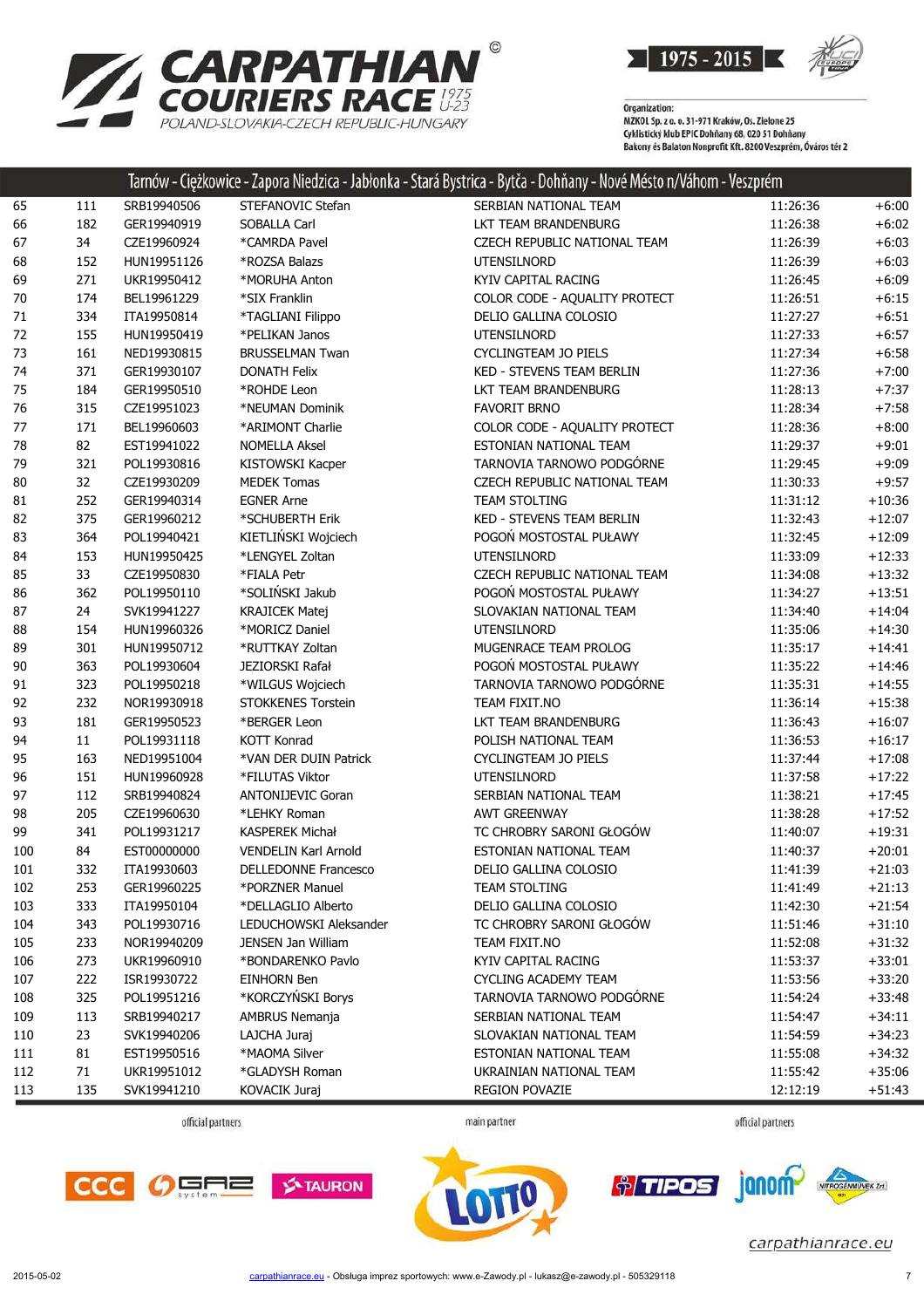



|     |     |             |                  | Tarnów - Ciężkowice - Zapora Niedzica - Jabłonka - Stará Bystrica - Bytča - Dohňany - Nové Mésto n/Váhom - Veszprém |          |          |
|-----|-----|-------------|------------------|---------------------------------------------------------------------------------------------------------------------|----------|----------|
| 114 | 324 | POL19960127 | *WIEWIOR Dominik | TARNOVIA TARNOWO PODGORNE                                                                                           | 12:12:21 | $+51:45$ |
| 115 | 132 | SVK19931129 | MALIK Robert     | <b>REGION POVAZIE</b>                                                                                               | 12:12:26 | $+51:50$ |
| 116 | 305 | HUN19941219 | LOKI Bence       | MUGENRACE TEAM PROLOG                                                                                               | 12:12:28 | $+51:52$ |
| 117 | 22  | SVK19950314 | *DUBEN Martin    | SLOVAKIAN NATIONAL TEAM                                                                                             | 12:12:53 | $+52:17$ |

#### **CLASSIFICATION OF COMPETITORS 19-20 YEARS AFTER STAGE 4 - NITROGENMUVEK**

DISTANCE OF STAGE KM: 477.00 AVERAGE SPEED: 42.05 km/h

|                  |     | <b>ULSTAINLE OF STAUL N'IL TITIOU</b> |                             |                                  | AVLNAUL JELLU. TZ.UJ NIIIII |         |
|------------------|-----|---------------------------------------|-----------------------------|----------------------------------|-----------------------------|---------|
| <b>PLACE</b>     | NO  | <b>UCI CODE</b>                       | <b>SURNAME, FIRST NAME</b>  | <b>TEAM</b>                      | <b>TIME</b>                 | DIFF.   |
| $\mathbf{1}$     | 204 | ESP19950412                           | <b>CUADROS Alvaro</b>       | <b>AWT GREENWAY</b>              | 11:20:36                    |         |
| 2                | 145 | AUT19950121                           | <b>WACHTER Alexander</b>    | TIROL CYCLING TEAM               | 11:20:41                    | $+5$    |
| 3                | 12  | POL19950215                           | <b>KONWA Piotr</b>          | POLISH NATIONAL TEAM             | 11:20:58                    | $+22$   |
| $\overline{4}$   | 142 | AUT19961002                           | <b>BRKIC Benjamin</b>       | TIROL CYCLING TEAM               | 11:21:10                    | $+34$   |
| 5                | 354 | BEL19950924                           | VAN GOMPEL Mathias          | LOTTO SOUDAL U23                 | 11:21:21                    | $+45$   |
| $\boldsymbol{6}$ | 195 | POL19950217                           | <b>BROŻYNA Piotr</b>        | CCC SPRANDI POLKOWICE            | 11:21:21                    | $+45$   |
| $\boldsymbol{7}$ | 175 | BEL19950112                           | <b>KAISE Julien</b>         | COLOR CODE - AQUALITY PROTECT    | 11:21:22                    | $+46$   |
| 8                | 83  | EST19960326                           | <b>VOSMAN EKKE Kaur</b>     | ESTONIAN NATIONAL TEAM           | 11:21:22                    | $+46$   |
| 9                | 104 | KAZ19960306                           | <b>SHTEIN Grigoriy</b>      | KAZAKHSTAN NATIONAL TEAM         | 11:21:24                    | $+48$   |
| 10               | 164 | NED19951212                           | <b>JANSSEN Adriaan</b>      | <b>CYCLINGTEAM JO PIELS</b>      | 11:21:24                    | $+48$   |
| 11               | 172 | BEL19950609                           | DUQUENNOY Jimmy             | COLOR CODE - AQUALITY PROTECT    | 11:21:24                    | $+48$   |
| 12               | 21  | SVK19960130                           | <b>BELLAN Juraj</b>         | SLOVAKIAN NATIONAL TEAM          | 11:21:25                    | $+49$   |
| 13               | 141 | AUT19950304                           | <b>SCHIPFLINGER Florian</b> | TIROL CYCLING TEAM               | 11:21:25                    | $+49$   |
| 14               | 221 | POL19950402                           | <b>TALAGA Patryk</b>        | CYCLING ACADEMY TEAM             | 11:21:25                    | $+49$   |
| 15               | 183 | GER19961029                           | <b>KOCH Christian</b>       | LKT TEAM BRANDENBURG             | 11:21:26                    | $+50$   |
| 16               | 255 | GER19950321                           | <b>BACKOFEN Moritz</b>      | <b>TEAM STOLTING</b>             | 11:21:26                    | $+50$   |
| $17\,$           | 73  | UKR19950302                           | KREMINSKYI Vladyslav        | UKRAINIAN NATIONAL TEAM          | 11:21:27                    | $+51$   |
| 18               | 275 | UKR19961010                           | <b>ASHUROV Kostantyn</b>    | KYIV CAPITAL RACING              | 11:21:29                    | $+53$   |
| 19               | 374 | GER19950513                           | <b>NIEDERLAG Luca</b>       | <b>KED - STEVENS TEAM BERLIN</b> | 11:21:29                    | $+53$   |
| 20               | 353 | BEL19950121                           | <b>VANDERAERDEN Massimo</b> | LOTTO SOUDAL U23                 | 11:21:30                    | $+54$   |
| 21               | 15  | POL19950406                           | SZELĄG Gracjan              | POLISH NATIONAL TEAM             | 11:21:31                    | $+55$   |
| 22               | 383 | POL19961008                           | ZŁOTOWICZ Patryk            | TKK PACIFIC TORUŃ                | 11:21:32                    | $+56$   |
| 23               | 134 | SVK19950911                           | <b>MARTAG Tomas</b>         | <b>REGION POVAZIE</b>            | 11:21:33                    | $+57$   |
| 24               | 173 | BEL19950717                           | <b>MERTZ Remy</b>           | COLOR CODE - AQUALITY PROTECT    | 11:22:02                    | $+1:26$ |
| 25               | 105 | KAZ19950320                           | <b>AKHMETOV Galym</b>       | KAZAKHSTAN NATIONAL TEAM         | 11:23:11                    | $+2:35$ |
| 26               | 344 | POL19950103                           | <b>BIJAK Marcin</b>         | TC CHROBRY SARONI GŁOGÓW         | 11:23:18                    | $+2:42$ |
| 27               | 143 | AUT19950917                           | <b>STOCK Mario</b>          | TIROL CYCLING TEAM               | 11:23:25                    | $+2:49$ |
| 28               | 361 | POL19950715                           | KAZIMIERCZAK Mateusz        | POGOŃ MOSTOSTAL PUŁAWY           | 11:25:12                    | $+4:36$ |
| 29               | 272 | UKR19950926                           | SHUMILOV Yurii              | KYIV CAPITAL RACING              | 11:25:12                    | $+4:36$ |
| 30               | 313 | CZE19950713                           | SEKANINA Adam               | <b>FAVORIT BRNO</b>              | 11:25:14                    | $+4:38$ |
| 31               | 194 | POL19951004                           | PALUTA Michał               | CCC SPRANDI POLKOWICE            | 11:25:36                    | $+5:00$ |
| 32               | 352 | BEL19961031                           | <b>MENTEN Milan</b>         | LOTTO SOUDAL U23                 | 11:25:41                    | $+5:05$ |
| 33               | 102 | KAZ19961228                           | NATAROV Yuriy               | KAZAKHSTAN NATIONAL TEAM         | 11:25:48                    | $+5:12$ |
| 34               | 335 | ITA19950529                           | PASTORINO MATTIA Giovanni   | DELIO GALLINA COLOSIO            | 11:25:58                    | $+5:22$ |
| 35               | 34  | CZE19960924                           | <b>CAMRDA Pavel</b>         | CZECH REPUBLIC NATIONAL TEAM     | 11:26:39                    | $+6:03$ |
| 36               | 152 | HUN19951126                           | ROZSA Balazs                | <b>UTENSILNORD</b>               | 11:26:39                    | $+6:03$ |
| 37               | 271 | UKR19950412                           | MORUHA Anton                | KYIV CAPITAL RACING              | 11:26:45                    | $+6:09$ |
| 38               | 174 | BEL19961229                           | <b>SIX Franklin</b>         | COLOR CODE - AQUALITY PROTECT    | 11:26:51                    | $+6:15$ |
| 39               | 334 | ITA19950814                           | <b>TAGLIANI Filippo</b>     | DELIO GALLINA COLOSIO            | 11:27:27                    | $+6:51$ |
|                  |     |                                       |                             |                                  |                             |         |

official partners

main partner

official partners







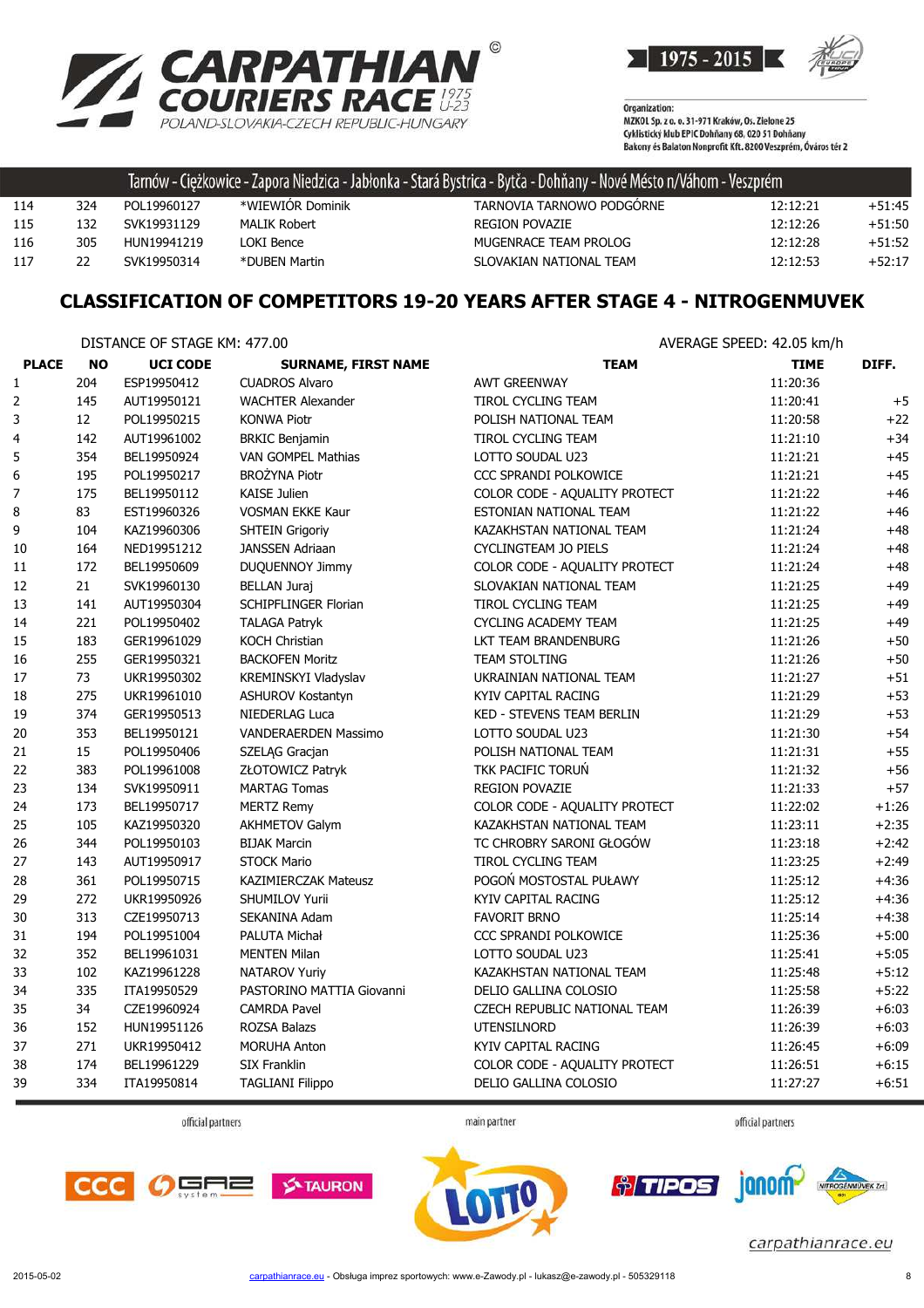

**RPATHIAN<sup>®</sup><br>RIERS RACE <sup>1975</sup><br>OVAKIA-CZECH REPUBLIC-HUNGARY CA** POLAND-SL OVAKIA-CZECH REPUBLIC-HUNGARY

Organization:<br>MZKOL Sp. z o. o. 31-971 Kraków, Os. Zielone 25 Cyklistický klub EPIC Dohňany 68, 020 51 Dohňany<br>Cyklistický klub EPIC Dohňany 68, 020 51 Dohňany<br>Bakony és Balaton Nonprofit Kft. 8200 Veszprém, Óváros tér 2

|    |     |             |                             | Tarnów - Ciężkowice - Zapora Niedzica - Jabłonka - Stará Bystrica - Bytča - Dohňany - Nové Mésto n/Váhom - Veszprém |          |          |
|----|-----|-------------|-----------------------------|---------------------------------------------------------------------------------------------------------------------|----------|----------|
| 40 | 155 | HUN19950419 | PELIKAN Janos               | <b>UTENSILNORD</b>                                                                                                  | 11:27:33 | $+6:57$  |
| 41 | 184 | GER19950510 | <b>ROHDE Leon</b>           | LKT TEAM BRANDENBURG                                                                                                | 11:28:13 | $+7:37$  |
| 42 | 315 | CZE19951023 | <b>NEUMAN Dominik</b>       | <b>FAVORIT BRNO</b>                                                                                                 | 11:28:34 | $+7:58$  |
| 43 | 171 | BEL19960603 | <b>ARIMONT Charlie</b>      | COLOR CODE - AQUALITY PROTECT                                                                                       | 11:28:36 | $+8:00$  |
| 44 | 375 | GER19960212 | <b>SCHUBERTH Erik</b>       | <b>KED - STEVENS TEAM BERLIN</b>                                                                                    | 11:32:43 | $+12:07$ |
| 45 | 153 | HUN19950425 | <b>LENGYEL Zoltan</b>       | <b>UTENSILNORD</b>                                                                                                  | 11:33:09 | $+12:33$ |
| 46 | 33  | CZE19950830 | <b>FIALA Petr</b>           | CZECH REPUBLIC NATIONAL TEAM                                                                                        | 11:34:08 | $+13:32$ |
| 47 | 362 | POL19950110 | SOLIŃSKI Jakub              | POGOŃ MOSTOSTAL PUŁAWY                                                                                              | 11:34:27 | $+13:51$ |
| 48 | 154 | HUN19960326 | <b>MORICZ Daniel</b>        | <b>UTENSILNORD</b>                                                                                                  | 11:35:06 | $+14:30$ |
| 49 | 301 | HUN19950712 | RUTTKAY Zoltan              | MUGENRACE TEAM PROLOG                                                                                               | 11:35:17 | $+14:41$ |
| 50 | 323 | POL19950218 | WILGUS Wojciech             | TARNOVIA TARNOWO PODGÓRNE                                                                                           | 11:35:31 | $+14:55$ |
| 51 | 181 | GER19950523 | <b>BERGER Leon</b>          | LKT TEAM BRANDENBURG                                                                                                | 11:36:43 | $+16:07$ |
| 52 | 163 | NED19951004 | <b>VAN DER DUIN Patrick</b> | <b>CYCLINGTEAM JO PIELS</b>                                                                                         | 11:37:44 | $+17:08$ |
| 53 | 151 | HUN19960928 | <b>FILUTAS Viktor</b>       | <b>UTENSILNORD</b>                                                                                                  | 11:37:58 | $+17:22$ |
| 54 | 205 | CZE19960630 | <b>LEHKY Roman</b>          | <b>AWT GREENWAY</b>                                                                                                 | 11:38:28 | $+17:52$ |
| 55 | 253 | GER19960225 | <b>PORZNER Manuel</b>       | <b>TEAM STOLTING</b>                                                                                                | 11:41:49 | $+21:13$ |
| 56 | 333 | ITA19950104 | <b>DELLAGLIO Alberto</b>    | DELIO GALLINA COLOSIO                                                                                               | 11:42:30 | $+21:54$ |
| 57 | 273 | UKR19960910 | <b>BONDARENKO Pavlo</b>     | KYIV CAPITAL RACING                                                                                                 | 11:53:37 | $+33:01$ |
| 58 | 325 | POL19951216 | KORCZYŃSKI Borys            | TARNOVIA TARNOWO PODGÓRNE                                                                                           | 11:54:24 | $+33:48$ |
| 59 | 81  | EST19950516 | <b>MAOMA Silver</b>         | ESTONIAN NATIONAL TEAM                                                                                              | 11:55:08 | $+34:32$ |
| 60 | 71  | UKR19951012 | <b>GLADYSH Roman</b>        | UKRAINIAN NATIONAL TEAM                                                                                             | 11:55:42 | $+35:06$ |
| 61 | 324 | POL19960127 | WIEWIÓR Dominik             | TARNOVIA TARNOWO PODGÓRNE                                                                                           | 12:12:21 | $+51:45$ |
| 62 | 22  | SVK19950314 | <b>DUBEN Martin</b>         | SLOVAKIAN NATIONAL TEAM                                                                                             | 12:12:53 | $+52:17$ |

#### **TEAM CLASSIFICATION AFTER STAGE 4 - CCC**

| <b>PLACE</b> | <b>UCI CODE</b> | <b>TEAM</b>                         | <b>COUNTRY</b> | <b>TIME</b> | DIFF.    |
|--------------|-----------------|-------------------------------------|----------------|-------------|----------|
| 1            | <b>CJP</b>      | CYCLINGTEAM JO PIELS                | <b>NED</b>     | 34:03:24    |          |
| 2            | <b>TIR</b>      | TIROL CYCLING TEAM                  | <b>AUT</b>     | 34:03:36    | $+12$    |
| 3            | <b>LTS</b>      | LOTTO SOUDAL U23                    | <b>BEL</b>     | 34:03:38    | $+14$    |
| 4            | <b>KAZ</b>      | KAZAKHSTAN NATIONAL TEAM            | <b>KAZ</b>     | 34:03:49    | $+25$    |
| 5            | CCC             | CCC SPRANDI POLKOWICE               | <b>POL</b>     | 34:03:54    | $+30$    |
| 6            | <b>POL</b>      | POLISH NATIONAL TEAM                | POL            | 34:03:54    | $+30$    |
| 7            | <b>CAT</b>      | <b>CYCLING ACADEMY TEAM</b>         | <b>ISR</b>     | 34:04:07    | $+43$    |
| 8            | <b>CZE</b>      | <b>CZECH REPUBLIC NATIONAL TEAM</b> | <b>CZE</b>     | 34:04:16    | $+52$    |
| 9            | <b>FVB</b>      | <b>FAVORIT BRNO</b>                 | <b>CZE</b>     | 34:04:24    | $+1:00$  |
| 10           | <b>CCB</b>      | COLOR CODE - AQUALITY PROTECT       | <b>BEL</b>     | 34:04:48    | $+1:24$  |
| 11           | <b>AWT</b>      | <b>AWT GREENWAY</b>                 | <b>CZE</b>     | 34:07:16    | $+3:52$  |
| 12           | <b>KCR</b>      | KYIV CAPITAL RACING                 | <b>UKR</b>     | 34:08:10    | $+4:46$  |
| 13           | <b>KED</b>      | <b>KED - STEVENS TEAM BERLIN</b>    | <b>GER</b>     | 34:08:36    | $+5:12$  |
| 14           | <b>STG</b>      | <b>TEAM STOLTING</b>                | <b>GER</b>     | 34:09:25    | $+6:01$  |
| 15           | <b>CLG</b>      | TC CHROBRY SARONI GŁOGÓW            | <b>POL</b>     | 34:13:09    | $+9:45$  |
| 16           | <b>DEL</b>      | DELIO GALLINA COLOSIO               | <b>ITA</b>     | 34:14:28    | $+11:04$ |
| 17           | <b>LKT</b>      | LKT TEAM BRANDENBURG                | <b>GER</b>     | 34:14:29    | $+11:05$ |
| 18           | <b>FIX</b>      | TEAM FIXIT.NO                       | <b>NOR</b>     | 34:19:09    | $+15:45$ |
| 19           | <b>UNA</b>      | <b>UTENSILNORD</b>                  | <b>HUN</b>     | 34:25:35    | $+22:11$ |
| 20           | <b>EST</b>      | ESTONIAN NATIONAL TEAM              | <b>EST</b>     | 34:28:36    | $+25:12$ |
| 21           | <b>TAR</b>      | TARNOVIA TARNOWO PODGÓRNE           | <b>POL</b>     | 34:30:36    | $+27:12$ |



official partners



official partners



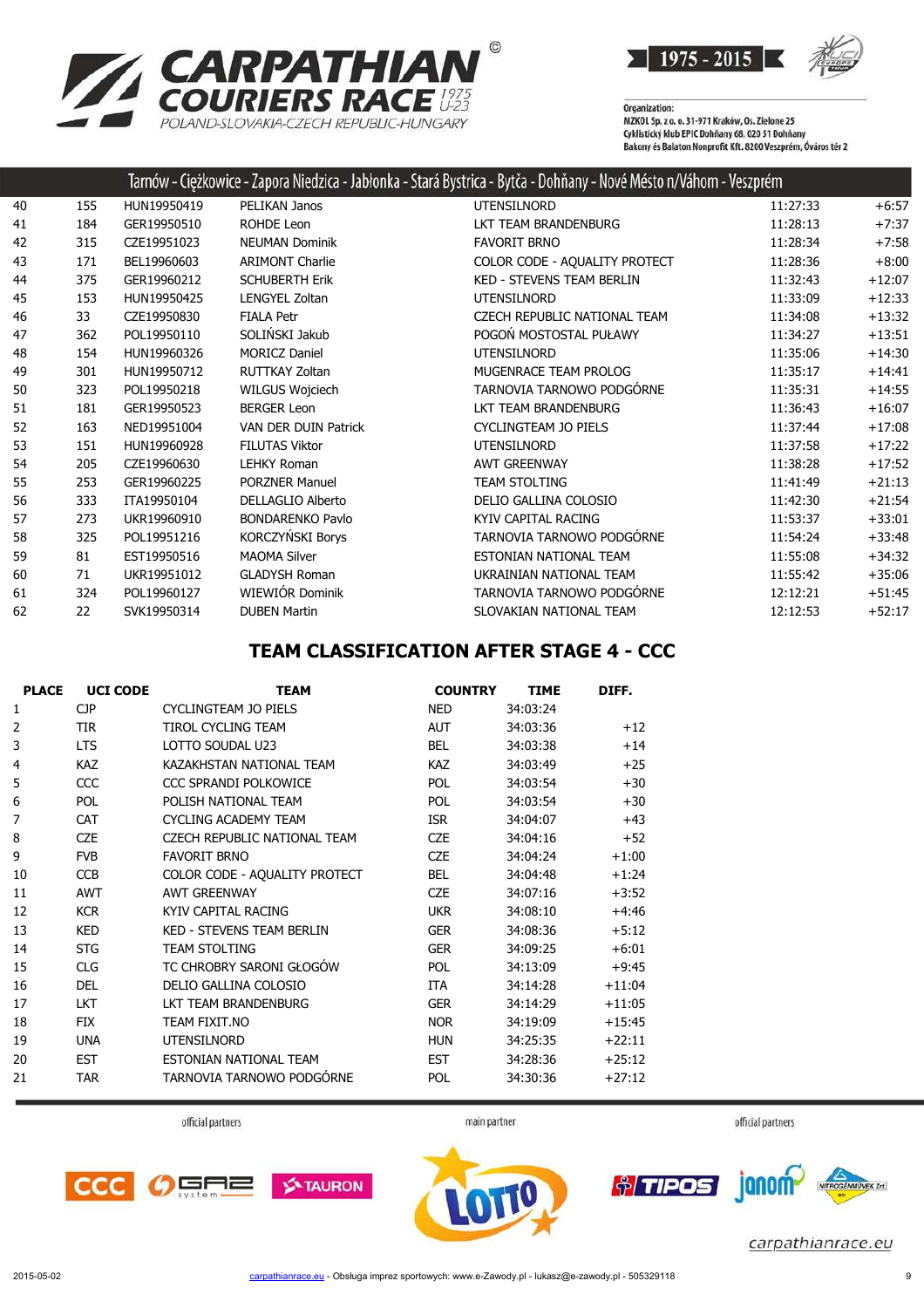



|    |            | Tarnów - Ciężkowice - Zapora Niedzica - Jabłonka - Stará Bystrica - Bytča - Dohňany - Nové Mésto n/Váhom - Veszprém |            |          |            |  |
|----|------------|---------------------------------------------------------------------------------------------------------------------|------------|----------|------------|--|
| 22 | <b>PMP</b> | POGON MOSTOSTAL PUŁAWY                                                                                              | POL        | 34:32:24 | $+29:00$   |  |
| 23 | <b>SVK</b> | SLOVAKIAN NATIONAL TEAM                                                                                             | <b>SVK</b> | 34:50:59 | $+47:35$   |  |
| 24 | SRB        | SERBIAN NATIONAL TEAM                                                                                               | SRB        | 34:59:44 | +56:20     |  |
| 25 | SVK        | <b>REGION POVAZIE</b>                                                                                               | SVK        | 35:46:10 | $+1:42:46$ |  |

#### **CLASSIFICATION BY PLACES AFTER STAGE 4 - TIPOS**

| <b>PLACE</b>     | NO  | <b>UCI CODE</b> | <b>SURNAME, FIRST NAME</b> | <b>TEAM</b>                      | <b>POINTS</b> |
|------------------|-----|-----------------|----------------------------|----------------------------------|---------------|
| $\mathbf{1}$     | 35  | CZE19930317     | <b>SISR Frantisek</b>      | CZECH REPUBLIC NATIONAL TEAM     | 59            |
| $\overline{2}$   | 355 | BEL19940930     | <b>VAN GESTEL Dries</b>    | LOTTO SOUDAL U23                 | 56            |
| 3                | 251 | GER19940506     | <b>HERKLOTZ Silvio</b>     | <b>TEAM STOLTING</b>             | 50            |
| 4                | 165 | NED19940320     | <b>ARIESEN Tim</b>         | CYCLINGTEAM JO PIELS             | 45            |
| 5                | 331 | ITA19940513     | <b>MARENGO Alberto</b>     | DELIO GALLINA COLOSIO            | 43            |
| 6                | 104 | KAZ19960306     | *SHTEIN Grigoriy           | KAZAKHSTAN NATIONAL TEAM         | 37            |
| $\boldsymbol{7}$ | 204 | ESP19950412     | *CUADROS Alvaro            | <b>AWT GREENWAY</b>              | 35            |
| 8                | 145 | AUT19950121     | *WACHTER Alexander         | TIROL CYCLING TEAM               | 30            |
| 9                | 201 | SVK19940112     | <b>BASKA Erik</b>          | <b>AWT GREENWAY</b>              | 28            |
| 10               | 191 | POL19930822     | LATOŃ Eryk                 | CCC SPRANDI POLKOWICE            | 27            |
| 11               | 203 | GER19941203     | <b>BROCKHOFF Jan</b>       | <b>AWT GREENWAY</b>              | 26            |
| 12               | 175 | BEL19950112     | *KAISE Julien              | COLOR CODE - AQUALITY PROTECT    | 25            |
| 13               | 223 | ISR19930827     | ZILBERSTIEN Ido            | <b>CYCLING ACADEMY TEAM</b>      | 24            |
| 14               | 352 | BEL19961031     | *MENTEN Milan              | LOTTO SOUDAL U23                 | 22            |
| 15               | 162 | NED19940417     | <b>BAKKER Stephan</b>      | CYCLINGTEAM JO PIELS             | 20            |
| 16               | 373 | GER19940616     | <b>CARSTENSEN Lucas</b>    | <b>KED - STEVENS TEAM BERLIN</b> | 20            |
| 17               | 161 | NED19930815     | <b>BRUSSELMAN Twan</b>     | CYCLINGTEAM JO PIELS             | 20            |
| 18               | 172 | BEL19950609     | *DUQUENNOY Jimmy           | COLOR CODE - AQUALITY PROTECT    | 19            |
| 19               | 183 | GER19961029     | *KOCH Christian            | LKT TEAM BRANDENBURG             | 19            |
| 20               | 12  | POL19950215     | *KONWA Piotr               | POLISH NATIONAL TEAM             | 16            |
| 21               | 194 | POL19951004     | *PALUTA Michał             | CCC SPRANDI POLKOWICE            | 16            |
| 22               | 142 | AUT19961002     | *BRKIC Benjamin            | TIROL CYCLING TEAM               | 15            |
| 23               | 101 | KAZ19930610     | MAIDOS Tilegen             | KAZAKHSTAN NATIONAL TEAM         | 14            |
| 24               | 193 | POL19940715     | STOSZ Patryk               | CCC SPRANDI POLKOWICE            | 13            |
| 25               | 73  | UKR19950302     | *KREMINSKYI Vladyslav      | UKRAINIAN NATIONAL TEAM          | 13            |
| 26               | 141 | AUT19950304     | *SCHIPFLINGER Florian      | TIROL CYCLING TEAM               | 12            |
| 27               | 271 | UKR19950412     | *MORUHA Anton              | KYIV CAPITAL RACING              | 12            |
| 28               | 372 | GER19941228     | <b>KRETSCHY Florian</b>    | <b>KED - STEVENS TEAM BERLIN</b> | 11            |
| 29               | 275 | UKR19961010     | *ASHUROV Kostantyn         | KYIV CAPITAL RACING              | 11            |
| 30               | 82  | EST19941022     | <b>NOMELLA Aksel</b>       | ESTONIAN NATIONAL TEAM           | 11            |
| 31               | 354 | BEL19950924     | *VAN GOMPEL Mathias        | LOTTO SOUDAL U23                 | 9             |
| 32               | 312 | CZE19941117     | <b>KUKRLE Michael</b>      | <b>FAVORIT BRNO</b>              | 9             |
| 33               | 32  | CZE19930209     | <b>MEDEK Tomas</b>         | CZECH REPUBLIC NATIONAL TEAM     | 9             |
| 34               | 173 | BEL19950717     | *MERTZ Remy                | COLOR CODE - AQUALITY PROTECT    | 7             |
| 35               | 105 | KAZ19950320     | *AKHMETOV Galym            | KAZAKHSTAN NATIONAL TEAM         | 7             |
| 36               | 341 | POL19931217     | <b>KASPEREK Michał</b>     | TC CHROBRY SARONI GŁOGÓW         | 7             |
| 37               | 192 | POL19930927     | KACZMAREK Jakub            | CCC SPRANDI POLKOWICE            | 6             |
| 38               | 221 | POL19950402     | *TALAGA Patryk             | CYCLING ACADEMY TEAM             | 6             |
| 39               | 222 | ISR19930722     | EINHORN Ben                | <b>CYCLING ACADEMY TEAM</b>      | 6             |
| 40               | 103 | KAZ19930123     | SEMYONOV Roman             | KAZAKHSTAN NATIONAL TEAM         | 5             |

official partners

main partner

official partners





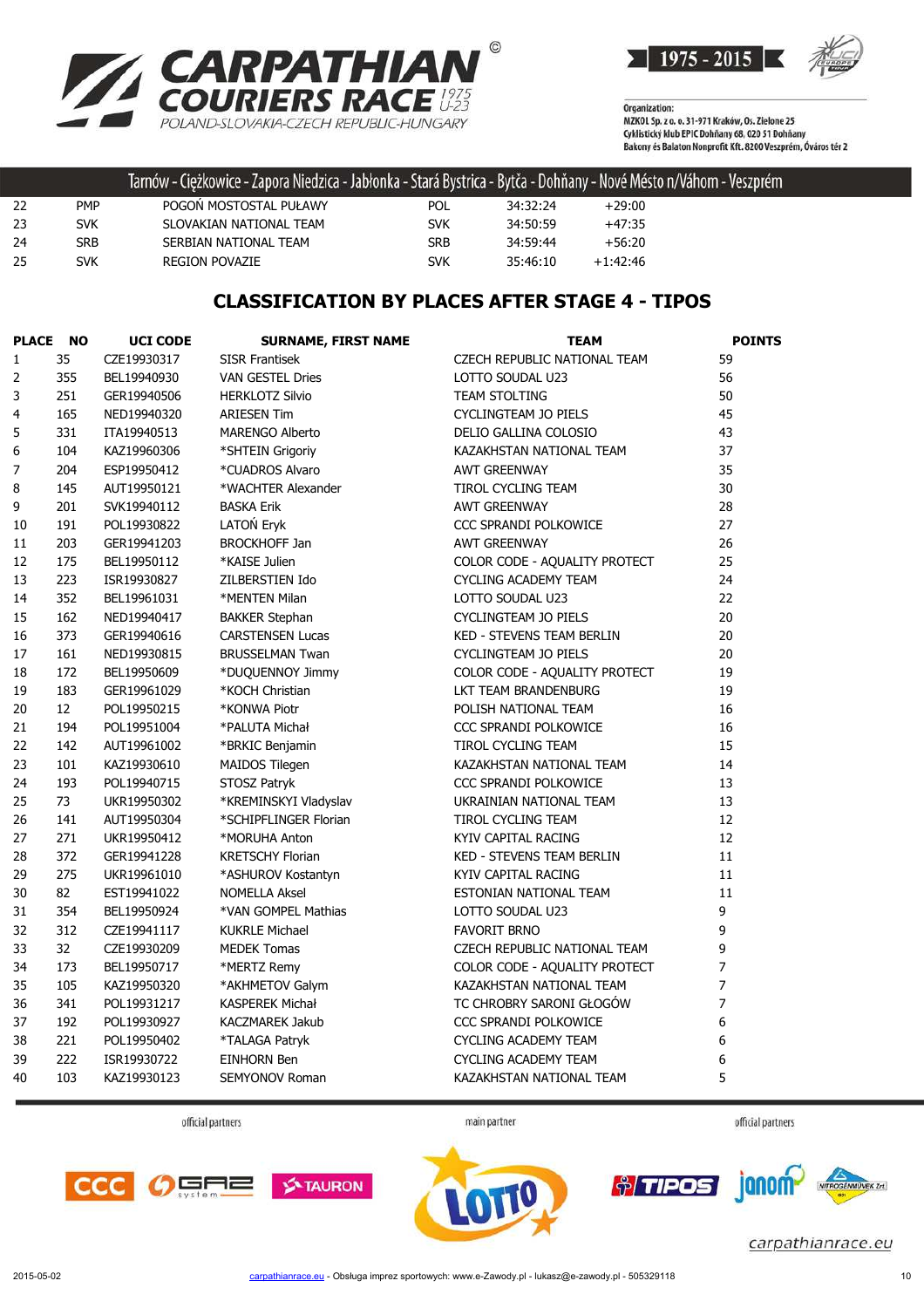

**RPATHIAN<sup>®</sup><br>RIERS RACE <sup>1975</sup><br>OVAKIA-CZECH REPUBLICHUNGARY**  $\blacktriangle$  $PQI$ 

Organization:<br>MZKOL Sp. z o. o. 31-971 Kraków, Os. Zielone 25 Cyklistický klub EPIC Dohňany 68, 020 51 Dohňany Bakony és Balaton Nonprofit Kft. 8200 Veszprém, Óváros tér 2

|    |     |             |                         | : Tarnów - Ciężkowice - Zapora Niedzica - Jabłonka - Stará Bystrica - Bytča - Dohňany - Nové Mésto n/Váhom - Veszprém |  |
|----|-----|-------------|-------------------------|-----------------------------------------------------------------------------------------------------------------------|--|
| 41 | 332 | ITA19930603 | DELLEDONNE Francesco    | DELIO GALLINA COLOSIO                                                                                                 |  |
| 42 | 83  | FST19960326 | *VOSMAN EKKE Kaur       | ESTONIAN NATIONAL TEAM                                                                                                |  |
| 43 | 255 | GER19950321 | *BACKOFEN Moritz        | <b>TEAM STOLTING</b>                                                                                                  |  |
| 44 | 14  | POL19930910 | <b>OWSIAN Arkadiusz</b> | POLISH NATIONAL TEAM                                                                                                  |  |

#### **MOUNTAINS CLASSIFICATION AFTER STAGE 4 - TAURON**

| <b>PLACE</b>   | <b>NO</b> | <b>UCI CODE</b> | <b>SURNAME, FIRST NAME</b> | <b>TEAM</b>                  | <b>POINTS</b>            |
|----------------|-----------|-----------------|----------------------------|------------------------------|--------------------------|
| 1              | 312       | CZE19941117     | <b>KUKRLE Michael</b>      | <b>FAVORIT BRNO</b>          | 21                       |
| $\overline{2}$ | 193       | POL19940715     | STOSZ Patryk               | CCC SPRANDI POLKOWICE        | 16                       |
| 3              | 15        | POL19950406     | *SZELAG Gracian            | POLISH NATIONAL TEAM         | 15                       |
| 4              | 155       | HUN19950419     | *PELIKAN Janos             | <b>UTENSILNORD</b>           | 9                        |
| 5              | 204       | ESP19950412     | *CUADROS Alvaro            | <b>AWT GREENWAY</b>          | 6                        |
| 6              | 161       | NED19930815     | <b>BRUSSELMAN Twan</b>     | CYCLINGTEAM JO PIELS         | 6                        |
| 7              | 353       | BEL19950121     | *VANDERAERDEN Massimo      | LOTTO SOUDAL U23             | 5                        |
| 8              | 151       | HUN19960928     | *FILUTAS Viktor            | <b>UTENSILNORD</b>           | 5                        |
| 9              | 355       | BEL19940930     | <b>VAN GESTEL Dries</b>    | LOTTO SOUDAL U23             | 5                        |
| 10             | 251       | GER19940506     | <b>HERKLOTZ Silvio</b>     | <b>TEAM STOLTING</b>         | 4                        |
| 11             | 272       | UKR19950926     | *SHUMILOV Yurii            | KYIV CAPITAL RACING          | 3                        |
| 12             | 195       | POL19950217     | *BROŻYNA Piotr             | CCC SPRANDI POLKOWICE        | 2                        |
| 13             | 103       | KAZ19930123     | <b>SEMYONOV Roman</b>      | KAZAKHSTAN NATIONAL TEAM     | 2                        |
| 14             | 383       | POL19961008     | *ZŁOTOWICZ Patryk          | TKK PACIFIC TORUN            | $\overline{2}$           |
| 15             | 14        | POL19930910     | <b>OWSIAN Arkadiusz</b>    | POLISH NATIONAL TEAM         | $\overline{\phantom{a}}$ |
| 16             | 35        | CZE19930317     | <b>SISR Frantisek</b>      | CZECH REPUBLIC NATIONAL TEAM |                          |
| 17             | 141       | AUT19950304     | *SCHIPFLINGER Florian      | <b>TIROL CYCLING TEAM</b>    |                          |
| 18             | 231       | NOR19940415     | <b>AUSTEVOLL Ole Andre</b> | TEAM FIXIT.NO                |                          |
| 19             | 194       | POL19951004     | *PALUTA Michał             | CCC SPRANDI POLKOWICE        |                          |
| 20             | 343       | POL19930716     | LEDUCHOWSKI Aleksander     | TC CHROBRY SARONI GŁOGÓW     |                          |

## **CLASSIFICATION BY POINTS AFTER STAGE 4 - JANOM**

| <b>PLACE</b> | <b>NO</b> | <b>UCI CODE</b> | <b>SURNAME, FIRST NAME</b> | <b>TEAM</b>                  | <b>POINTS</b> |
|--------------|-----------|-----------------|----------------------------|------------------------------|---------------|
|              | 161       | NED19930815     | <b>BRUSSELMAN Twan</b>     | CYCLINGTEAM JO PIELS         | 7             |
| 2            | 142       | AUT19961002     | *BRKIC Benjamin            | TIROL CYCLING TEAM           |               |
| 3            | 251       | GER19940506     | <b>HERKLOTZ Silvio</b>     | <b>TEAM STOLTING</b>         | 6             |
| 4            | 145       | AUT19950121     | *WACHTER Alexander         | TIROL CYCLING TEAM           | 4             |
| 5            | 165       | NED19940320     | <b>ARIESEN Tim</b>         | CYCLINGTEAM JO PIELS         | 4             |
| 6            | 201       | SVK19940112     | <b>BASKA Erik</b>          | <b>AWT GREENWAY</b>          |               |
| 7            | 12        | POL19950215     | *KONWA Piotr               | POLISH NATIONAL TEAM         | 3             |
| 8            | 35        | CZE19930317     | <b>SISR Frantisek</b>      | CZECH REPUBLIC NATIONAL TEAM | 3             |
| 9            | 83        | EST19960326     | *VOSMAN EKKE Kaur          | ESTONIAN NATIONAL TEAM       | 3             |
| 10           | 312       | CZE19941117     | <b>KUKRLE Michael</b>      | <b>FAVORIT BRNO</b>          |               |
| 11           | 272       | UKR19950926     | *SHUMILOV Yurii            | KYIV CAPITAL RACING          |               |
| 12           | 355       | BEL19940930     | <b>VAN GESTEL Dries</b>    | LOTTO SOUDAL U23             |               |
| 13           | 331       | ITA19940513     | <b>MARENGO Alberto</b>     | DELIO GALLINA COLOSIO        |               |
| 14           | 103       | KAZ19930123     | <b>SEMYONOV Roman</b>      | KAZAKHSTAN NATIONAL TEAM     | 2             |
| 15           | 14        | POL19930910     | <b>OWSIAN Arkadiusz</b>    | POLISH NATIONAL TEAM         |               |
| 16           | 204       | ESP19950412     | *CUADROS Alvaro            | <b>AWT GREENWAY</b>          |               |

official partners

main partner

official partners

janom

carpathianrace.eu

*† TIPOS* 



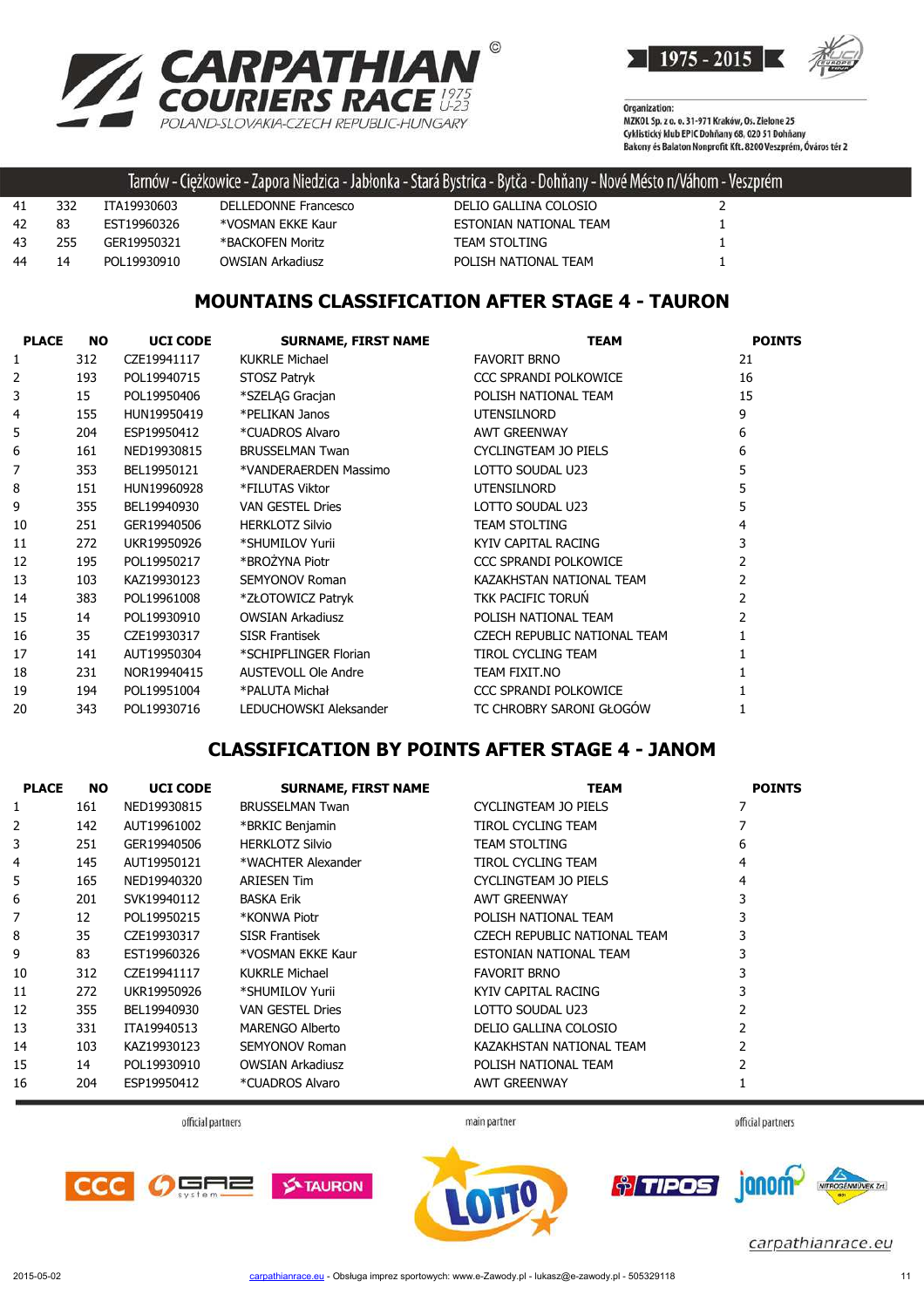



Organization:<br>MZKOL Sp. z o. o. 31-971 Kraków, Os. Zielone 25 Cyklistický klub EPIC Dohňany 68, 020 51 Dohňany<br>Cyklistický klub EPIC Dohňany 68, 020 51 Dohňany<br>Bakony és Balaton Nonprofit Kft. 8200 Veszprém, Óváros tér 2

|    |     |             |                       | ' Tarnów - Ciężkowice - Zapora Niedzica - Jabłonka - Stará Bystrica - Bytča - Dohňany - Nové Mésto n/Váhom - Veszprém |  |
|----|-----|-------------|-----------------------|-----------------------------------------------------------------------------------------------------------------------|--|
| 17 | 101 | KAZ19930610 | MAIDOS Tilegen        | KAZAKHSTAN NATIONAL TEAM                                                                                              |  |
| 18 | 141 | AUT19950304 | *SCHIPFLINGER Florian | TIROL CYCLING TEAM                                                                                                    |  |
| 19 | 231 | NOR19940415 | AUSTEVOLL Ole Andre   | TEAM FIXIT.NO                                                                                                         |  |

## **CLASSIFICATION OF THE ADVANCING AFTER STAGE 4 - GAZ-SYSTEM**

| <b>PLACE</b> | <b>NO</b> | <b>UCI CODE</b> | <b>SURNAME, FIRST NAME</b> | <b>TEAM</b>                      | <b>STAGE 1</b> | <b>AFTER STAGE 4</b> | DIFF. |
|--------------|-----------|-----------------|----------------------------|----------------------------------|----------------|----------------------|-------|
| 1            | 331       | ITA19940513     | <b>MARENGO Alberto</b>     | DELIO GALLINA COLOSIO            | 67             | 10                   | 57    |
| 2            | 141       | AUT19950304     | *SCHIPFLINGER Florian      | TIROL CYCLING TEAM               | 72             | 29                   | 43    |
| 3            | 142       | AUT19961002     | *BRKIC Benjamin            | TIROL CYCLING TEAM               | 45             | 9                    | 36    |
| 4            | 344       | POL19950103     | *BIJAK Marcin              | TC CHROBRY SARONI GŁOGÓW         | 84             | 49                   | 35    |
| 5            | 383       | POL19961008     | *ZŁOTOWICZ Patryk          | TKK PACIFIC TORUŃ                | 77             | 44                   | 33    |
| 6            | 14        | POL19930910     | <b>OWSIAN Arkadiusz</b>    | POLISH NATIONAL TEAM             | 78             | 45                   | 33    |
| 7            | 134       | SVK19950911     | *MARTAG Tomas              | <b>REGION POVAZIE</b>            | 79             | 46                   | 33    |
| 8            | 274       | UKR19931230     | <b>GREGUL Igor</b>         | KYIV CAPITAL RACING              | 73             | 41                   | 32    |
| 9            | 15        | POL19950406     | *SZELĄG Gracjan            | POLISH NATIONAL TEAM             | 74             | 42                   | 32    |
| 10           | 314       | CZE19930823     | <b>CHLUPAC Dominik</b>     | <b>FAVORIT BRNO</b>              | 75             | 43                   | 32    |
| 11           | 312       | CZE19941117     | <b>KUKRLE Michael</b>      | <b>FAVORIT BRNO</b>              | 55             | 25                   | 30    |
| 12           | 353       | BEL19950121     | *VANDERAERDEN Massimo      | LOTTO SOUDAL U23                 | 70             | 40                   | 30    |
| 13           | 193       | POL19940715     | STOSZ Patryk               | CCC SPRANDI POLKOWICE            | 42             | 14                   | 28    |
| 14           | 153       | HUN19950425     | *LENGYEL Zoltan            | <b>UTENSILNORD</b>               | 111            | 84                   | 27    |
| 15           | 251       | GER19940506     | <b>HERKLOTZ Silvio</b>     | TEAM STOLTING                    | 28             | $\overline{2}$       | 26    |
| 16           | 374       | GER19950513     | *NIEDERLAG Luca            | <b>KED - STEVENS TEAM BERLIN</b> | 65             | 39                   | 26    |
| 17           | 275       | UKR19961010     | *ASHUROV Kostantyn         | KYIV CAPITAL RACING              | 62             | 38                   | 24    |
| 18           | 301       | HUN19950712     | *RUTTKAY Zoltan            | MUGENRACE TEAM PROLOG            | 113            | 89                   | 24    |
| 19           | 231       | NOR19940415     | <b>AUSTEVOLL Ole Andre</b> | TEAM FIXIT.NO                    | 60             | 37                   | 23    |
| 20           | 335       | ITA19950529     | *PASTORINO MATTIA Giovanni | DELIO GALLINA COLOSIO            | 86             | 64                   | 22    |
| 21           | 182       | GER19940919     | <b>SOBALLA Carl</b>        | LKT TEAM BRANDENBURG             | 87             | 66                   | 21    |
| 22           | 34        | CZE19960924     | *CAMRDA Pavel              | CZECH REPUBLIC NATIONAL TEAM     | 88             | 67                   | 21    |
| 23           | 323       | POL19950218     | *WILGUS Wojciech           | TARNOVIA TARNOWO PODGÓRNE        | 112            | 91                   | 21    |
| 24           | 83        | EST19960326     | *VOSMAN EKKE Kaur          | ESTONIAN NATIONAL TEAM           | 40             | 20                   | 20    |
| 25           | 342       | POL19940608     | <b>JAROMIN Piotr</b>       | TC CHROBRY SARONI GŁOGÓW         | 80             | 62                   | 18    |
| 26           | 151       | HUN19960928     | *FILUTAS Viktor            | <b>UTENSILNORD</b>               | 114            | 96                   | 18    |
| 27           | 311       | CZE19930209     | <b>HAMPL Petr</b>          | <b>FAVORIT BRNO</b>              | 50             | 34                   | 16    |
| 28           | 234       | NOR19940424     | <b>REGE Even</b>           | TEAM FIXIT.NO                    | 51             | 35                   | 16    |
| 29           | 73        | UKR19950302     | *KREMINSKYI Vladyslav      | UKRAINIAN NATIONAL TEAM          | 52             | 36                   | 16    |
| 30           | 355       | BEL19940930     | <b>VAN GESTEL Dries</b>    | LOTTO SOUDAL U23                 | 19             | $\overline{4}$       | 15    |
| 31           | 232       | NOR19930918     | <b>STOKKENES Torstein</b>  | TEAM FIXIT.NO                    | 107            | 92                   | 15    |
| 32           | 183       | GER19961029     | *KOCH Christian            | LKT TEAM BRANDENBURG             | 46             | 32                   | 14    |
| 33           | 255       | GER19950321     | *BACKOFEN Moritz           | <b>TEAM STOLTING</b>             | 47             | 33                   | 14    |
| 34           | 313       | CZE19950713     | *SEKANINA Adam             | <b>FAVORIT BRNO</b>              | 66             | 53                   | 13    |
| 35           | 152       | HUN19951126     | *ROZSA Balazs              | <b>UTENSILNORD</b>               | 81             | 68                   | 13    |
| 37           | 31        | CZE19940222     | DOLEZEL Radovan            | CZECH REPUBLIC NATIONAL TEAM     | 43             | 31                   | 12    |
| 38           | 363       | POL19930604     | JEZIORSKI Rafał            | POGOŃ MOSTOSTAL PUŁAWY           | 102            | 90                   | 12    |
| 39           | 135       | SVK19941210     | KOVACIK Juraj              | REGION POVAZIE                   | 125            | 113                  | 12    |
| 40           | 35        | CZE19930317     | <b>SISR Frantisek</b>      | CZECH REPUBLIC NATIONAL TEAM     | 22             | 11                   | 11    |
| 41           | 225       | SVK19940210     | <b>MALOVEC Lubos</b>       | <b>CYCLING ACADEMY TEAM</b>      | 39             | 28                   | 11    |
| 42           | 221       | POL19950402     | *TALAGA Patryk             | CYCLING ACADEMY TEAM             | 41             | 30                   | 11    |
|              |           |                 |                            |                                  |                |                      |       |

official partners

main partner



janom

*<u>oliminal</u>* 



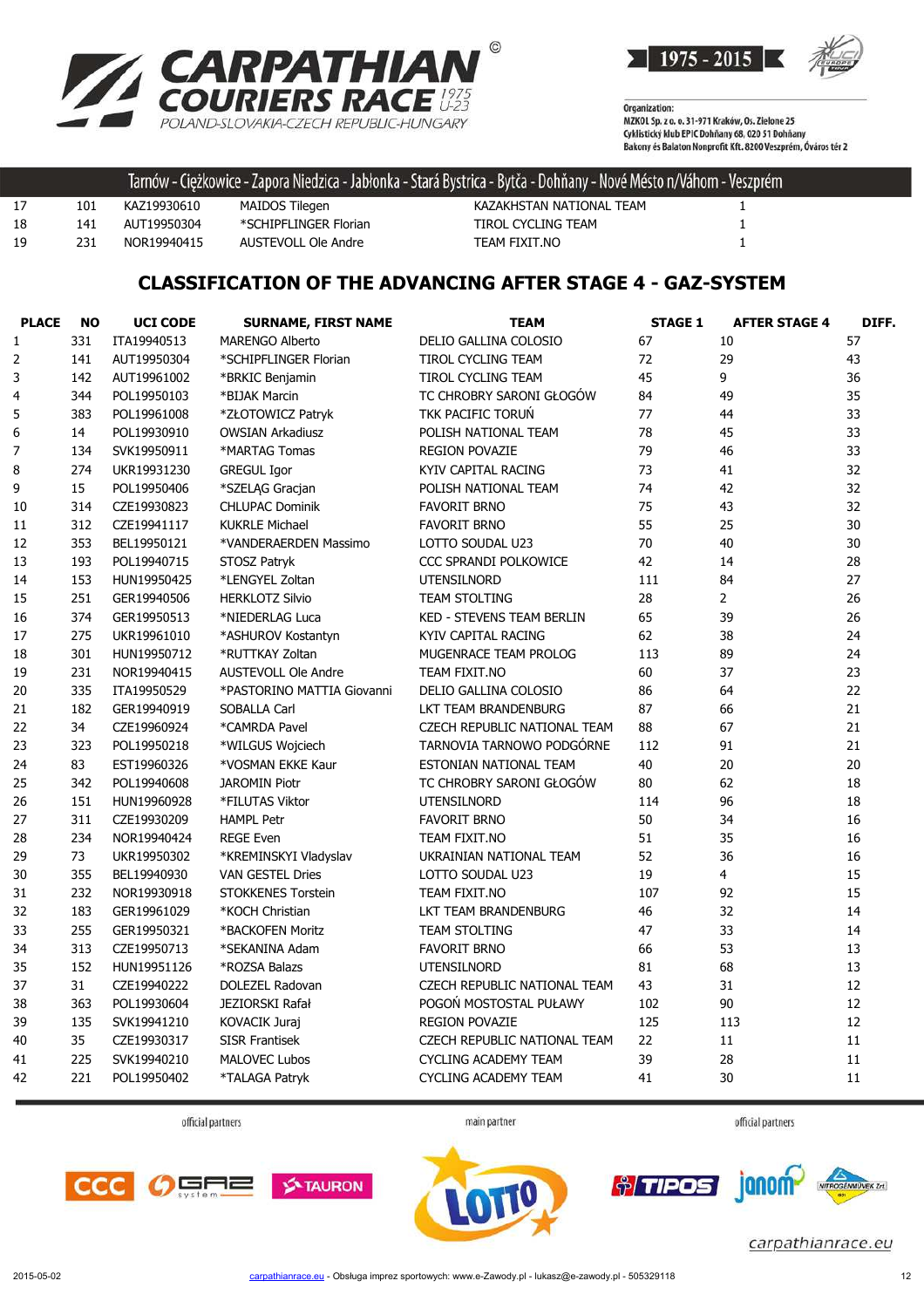



|    |     |             |                             | Tarnów - Ciężkowice - Zapora Niedzica - Jabłonka - Stará Bystrica - Bytča - Dohňany - Nové Mésto n/Váhom - Veszprém |     |              |                |
|----|-----|-------------|-----------------------------|---------------------------------------------------------------------------------------------------------------------|-----|--------------|----------------|
| 43 | 143 | AUT19950917 | *STOCK Mario                | TIROL CYCLING TEAM                                                                                                  | 61  | 50           | 11             |
| 44 | 222 | ISR19930722 | <b>EINHORN Ben</b>          | <b>CYCLING ACADEMY TEAM</b>                                                                                         | 118 | 107          | 11             |
| 45 | 22  | SVK19950314 | *DUBEN Martin               | SLOVAKIAN NATIONAL TEAM                                                                                             | 127 | 117          | 10             |
| 46 | 103 | KAZ19930123 | <b>SEMYONOV Roman</b>       | KAZAKHSTAN NATIONAL TEAM                                                                                            | 27  | 18           | 9              |
| 47 | 21  | SVK19960130 | *BELLAN Juraj               | SLOVAKIAN NATIONAL TEAM                                                                                             | 36  | 27           | 9              |
| 48 | 315 | CZE19951023 | *NEUMAN Dominik             | <b>FAVORIT BRNO</b>                                                                                                 | 85  | 76           | 9              |
| 49 | 364 | POL19940421 | KIETLIŃSKI Wojciech         | POGOŃ MOSTOSTAL PUŁAWY                                                                                              | 92  | 83           | 9              |
| 50 | 192 | POL19930927 | <b>KACZMAREK Jakub</b>      | CCC SPRANDI POLKOWICE                                                                                               | 31  | 23           | 8              |
| 51 | 172 | BEL19950609 | *DUQUENNOY Jimmy            | COLOR CODE - AQUALITY PROTECT                                                                                       | 32  | 24           | 8              |
| 52 | 381 | POL19930108 | FRANCZAK Wojciech           | TKK PACIFIC TORUŃ                                                                                                   | 34  | 26           | 8              |
| 53 | 105 | KAZ19950320 | *AKHMETOV Galym             | KAZAKHSTAN NATIONAL TEAM                                                                                            | 56  | 48           | 8              |
| 54 | 373 | GER19940616 | <b>CARSTENSEN Lucas</b>     | <b>KED - STEVENS TEAM BERLIN</b>                                                                                    | 69  | 61           | 8              |
| 55 | 375 | GER19960212 | *SCHUBERTH Erik             | <b>KED - STEVENS TEAM BERLIN</b>                                                                                    | 90  | 82           | 8              |
| 56 | 205 | CZE19960630 | *LEHKY Roman                | <b>AWT GREENWAY</b>                                                                                                 | 106 | 98           | 8              |
| 57 | 305 | HUN19941219 | <b>LOKI Bence</b>           | MUGENRACE TEAM PROLOG                                                                                               | 124 | 116          | 8              |
| 58 | 132 | SVK19931129 | <b>MALIK Robert</b>         | <b>REGION POVAZIE</b>                                                                                               | 122 | 115          | $\overline{7}$ |
| 59 | 223 | ISR19930827 | ZILBERSTIEN Ido             | <b>CYCLING ACADEMY TEAM</b>                                                                                         | 18  | 12           | 6              |
| 60 | 111 | SRB19940506 | STEFANOVIC Stefan           | SERBIAN NATIONAL TEAM                                                                                               | 71  | 65           | 6              |
| 61 | 24  | SVK19941227 | <b>KRAJICEK Matej</b>       | SLOVAKIAN NATIONAL TEAM                                                                                             | 93  | 87           | 6              |
| 62 | 324 | POL19960127 | *WIEWIÓR Dominik            | TARNOVIA TARNOWO PODGÓRNE                                                                                           | 120 | 114          | 6              |
| 63 | 362 | POL19950110 | *SOLIŃSKI Jakub             | POGOŃ MOSTOSTAL PUŁAWY                                                                                              | 91  | 86           | 5              |
| 64 | 11  | POL19931118 | <b>KOTT Konrad</b>          | POLISH NATIONAL TEAM                                                                                                | 99  | 94           | 5              |
| 65 | 81  | EST19950516 | *MAOMA Silver               | ESTONIAN NATIONAL TEAM                                                                                              | 116 | 111          | 5              |
| 67 | 204 | ESP19950412 | *CUADROS Alvaro             | <b>AWT GREENWAY</b>                                                                                                 | 5   | $\mathbf{1}$ | $\overline{4}$ |
| 68 | 164 | NED19951212 | *JANSSEN Adriaan            | <b>CYCLINGTEAM JO PIELS</b>                                                                                         | 26  | 22           | 4              |
| 69 | 181 | GER19950523 | *BERGER Leon                | LKT TEAM BRANDENBURG                                                                                                | 97  | 93           | 4              |
| 70 | 104 | KAZ19960306 | *SHTEIN Grigoriy            | KAZAKHSTAN NATIONAL TEAM                                                                                            | 24  | 21           | 3              |
| 71 | 345 | POL19940824 | <b>GRABIS Mateusz</b>       | TC CHROBRY SARONI GŁOGÓW                                                                                            | 63  | 60           | 3              |
| 72 | 84  | EST00000000 | <b>VENDELIN Karl Arnold</b> | ESTONIAN NATIONAL TEAM                                                                                              | 103 | 100          | 3              |
| 73 | 71  | UKR19951012 | *GLADYSH Roman              | UKRAINIAN NATIONAL TEAM                                                                                             | 115 | 112          | 3              |
| 74 | 371 | GER19930107 | <b>DONATH Felix</b>         | KED - STEVENS TEAM BERLIN                                                                                           | 76  | 74           | $\overline{2}$ |
| 75 | 273 | UKR19960910 | *BONDARENKO Pavlo           | KYIV CAPITAL RACING                                                                                                 | 108 | 106          | $\overline{2}$ |
| 76 | 154 | HUN19960326 | *MORICZ Daniel              | <b>UTENSILNORD</b>                                                                                                  | 89  | 88           | 1              |
| 77 | 343 | POL19930716 | LEDUCHOWSKI Aleksander      | TC CHROBRY SARONI GŁOGÓW                                                                                            | 105 | 104          | 1              |
|    |     |             |                             |                                                                                                                     |     |              |                |

## **ORDER OF TECHNICAL CAR ON STAGE 5**

| OΝ             | <b>UCI CODE</b> | <b>TEAM</b>                  |
|----------------|-----------------|------------------------------|
| 1              | AWT             | <b>AWT GREENWAY</b>          |
| 2              | <b>STG</b>      | <b>TEAM STOLTING</b>         |
| 3              | <b>TIR</b>      | TIROL CYCLING TEAM           |
| $\overline{4}$ | <b>LTS</b>      | LOTTO SOUDAL U23             |
| 5              | C <sub>JP</sub> | CYCLINGTEAM JO PIELS         |
| 6              | <b>POL</b>      | POLISH NATIONAL TFAM         |
| 7              | <b>KAZ</b>      | KAZAKHSTAN NATIONAL TEAM     |
| 8              | DFI             | DELIO GALLINA COLOSIO        |
| 9              | CZE             | CZECH REPUBLIC NATIONAL TEAM |
| 10             | <b>CAT</b>      | CYCLING ACADEMY TEAM         |
|                |                 |                              |

official partners

main partner







*<u>oliminal</u>* janom-

carpathianrace.eu

 $\overline{2n}$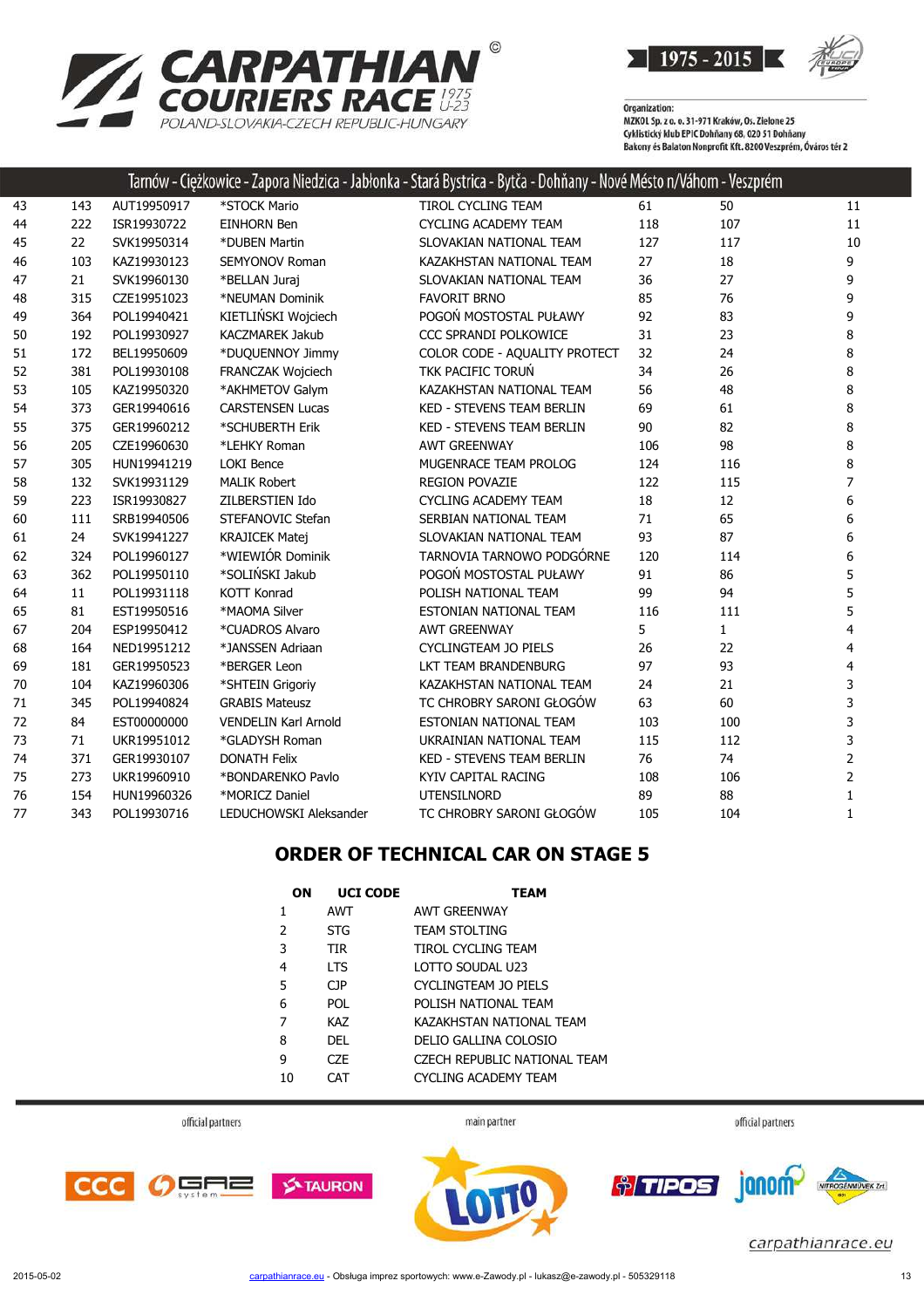



 $\odot$ 

| 11 | CCC        | CCC SPRANDI POLKOWICE            |
|----|------------|----------------------------------|
| 12 | KED        | <b>KED - STEVENS TEAM BERLIN</b> |
| 13 | <b>CCB</b> | COLOR CODE - AQUALITY PROTECT    |
| 14 | <b>EST</b> | ESTONIAN NATIONAL TEAM           |
| 15 | <b>FVB</b> | <b>FAVORIT BRNO</b>              |
| 16 | <b>PAC</b> | <b>TKK PACIFIC TORUN</b>         |
| 17 | <b>SVK</b> | SLOVAKIAN NATIONAL TEAM          |
| 18 | <b>LKT</b> | LKT TEAM BRANDENBURG             |
| 19 | <b>FIX</b> | TEAM FIXIT.NO                    |
| 20 | <b>UKR</b> | UKRAINIAN NATIONAL TEAM          |
| 21 | <b>KCR</b> | KYIV CAPITAL RACING              |
| 22 | <b>SVK</b> | <b>REGION POVAZIE</b>            |
| 23 | CLG        | TC CHROBRY SARONI GŁOGÓW         |
| 24 | <b>PMP</b> | POGOŃ MOSTOSTAL PUŁAWY           |
| 25 | TAR        | TARNOVIA TARNOWO PODGÓRNE        |
| 26 | <b>SRB</b> | SERBIAN NATIONAL TEAM            |
| 27 | UNA.       | <b>UTENSILNORD</b>               |
| 28 | MUG        | MUGENRACE TEAM PROLOG            |
|    |            |                                  |

#### **JERSEY HOLDERS ON STAGE**

#### **Individual general classification - yellow jersey**

**CUADROS Alvaro (204) AWT GREENWAY**

**LOTTO**

**Classification by places – red jersey**

**SISR Frantisek (35) CZECH REPUBLIC NATIONAL TEAM**

| official partners     | main partner | official partners                                                      |
|-----------------------|--------------|------------------------------------------------------------------------|
| <b>OFFICE</b> STAURON |              | <b><u>of TIPOS</u></b> anomy<br>NITROGENMÜVEK ZH.<br>carpathianrace.eu |



**TIPOS**









**CA**